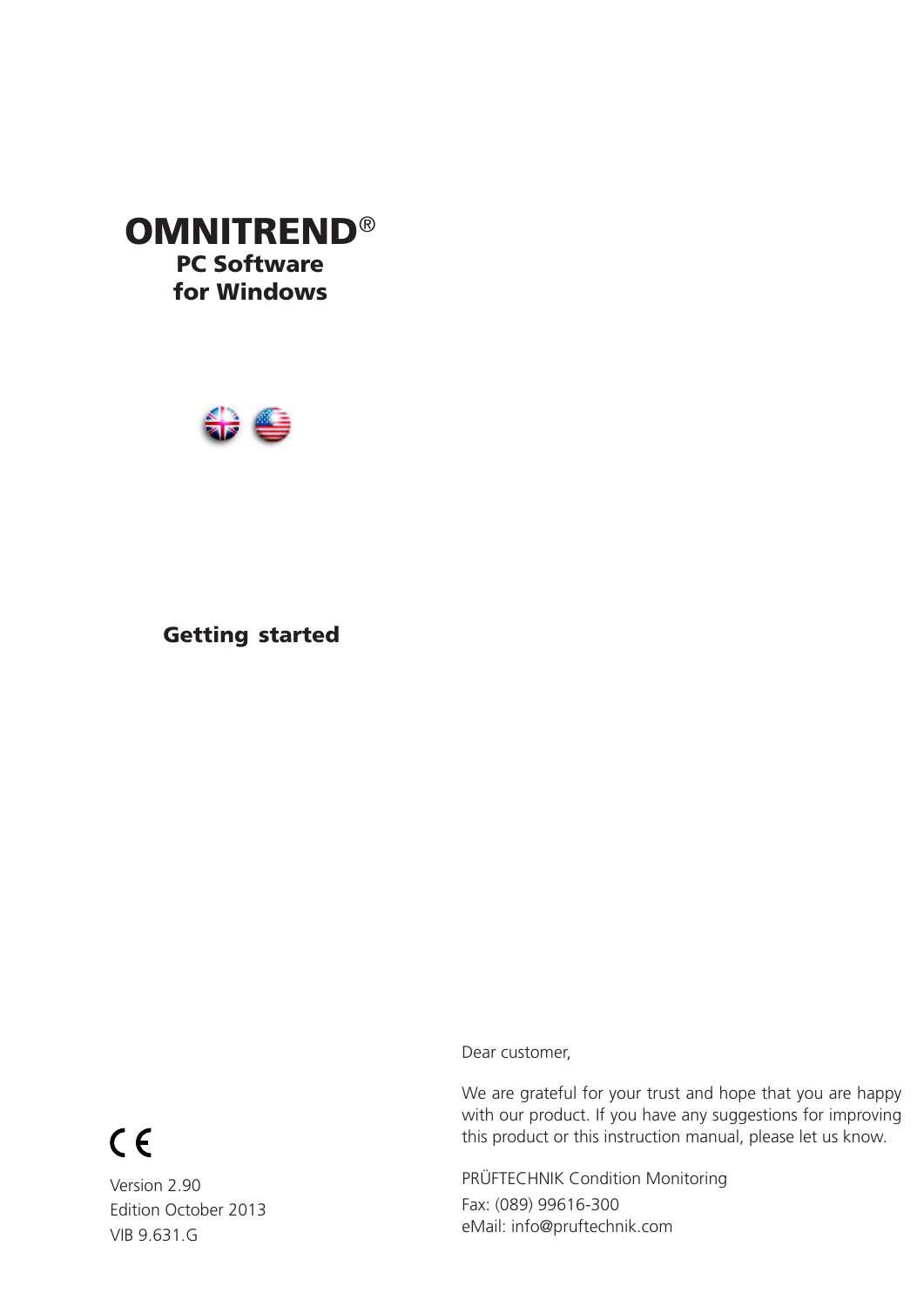#### **Notes regarding data loss**

With any data processing software, data may be lost or altered under certain circumstances. PRÜFTECHNIK Condition Monitoring strongly recommends that you make backup copies of all important data on a regular basis.

PRÜFTECHNIK Condition Monitoring assumes no responsibility for data lost or altered as a result of improper use, repairs, defects, battery replacement/ failures or any other cause.

PRÜFTECHNIK Condition Monitoring assumes no responsibility, directly or indirectly, for financial losses or claims from third parties resulting from the use of this product and any of its functions, such as loss or alteration of stored data, etc.

© PRÜFTECHNIKCondition Monitoring; all rights reserved

Both this manual and the product it describes are copyrighted. All rights belong to the publisher. The manual may not be copied, reproduced, translated or made accessible to a third party in any form, neither in its entirety nor as an excerpt.

No liability may be claimed against the publisher regarding the product described in this manual. The publisher assumes no liability for accuracy of the manual contents. Furthermore, under no circumstances may the publisher be held liable for direct or indirect damage of any kind resulting from use of the product or the manual, even if the publisher has expressly indicated the potential for occurrence of such damage.

The publisher assumes no liability for any product defects. This warranty and liability limitation applies to all distributors and sales partners as well.

The trademarks mentioned in this manual are generally noted as such and are the property of their owners. Lack of such designation does not imply, however, that names are not protected by trademark laws.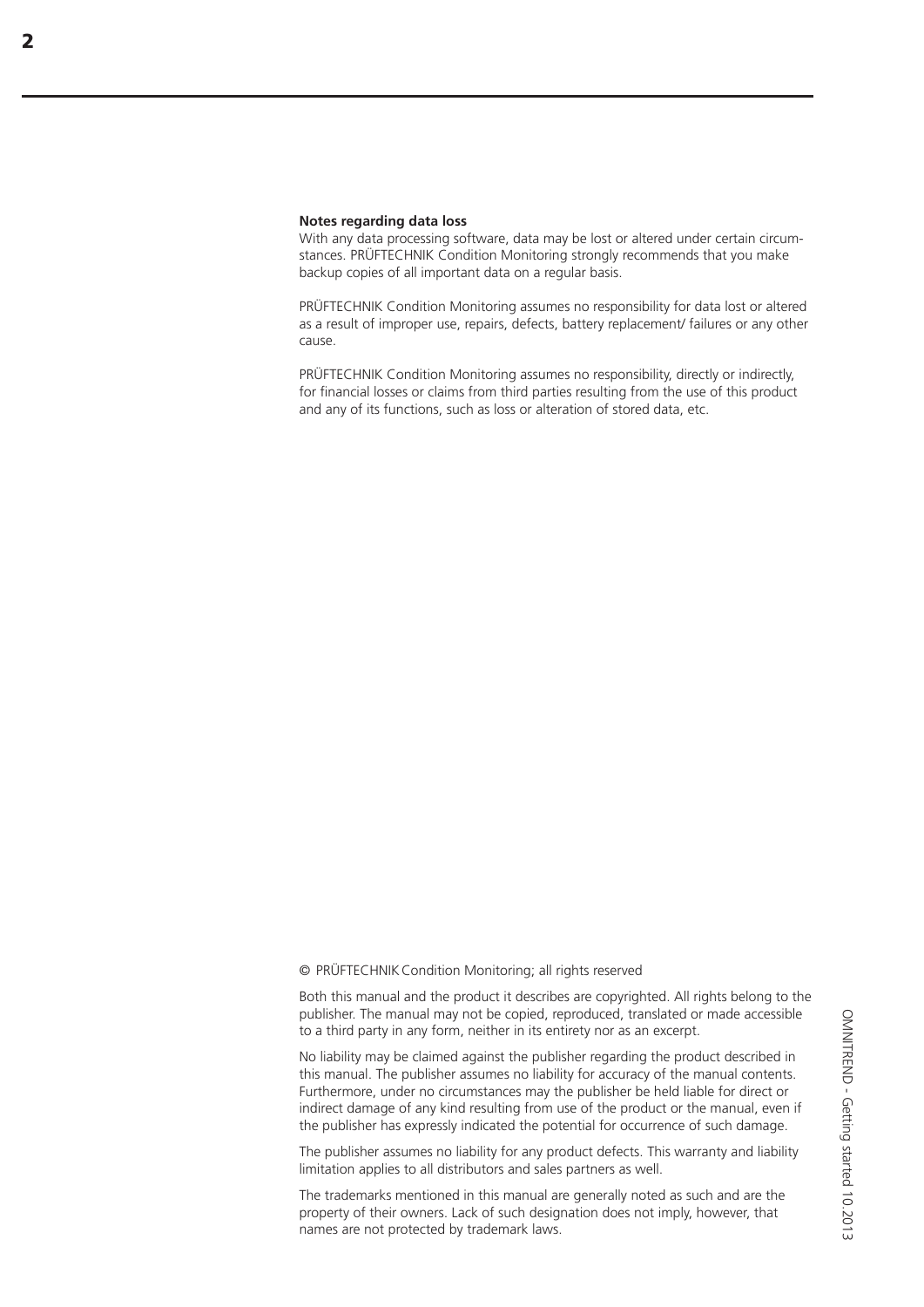## Foreword

Congratulations! And thank you for choosing one the of the tried and tested products of PRÜFTECHNIK Condition Monitoring. Whether it is a handy data collector and vibration analyzer, or one of the intelligent online systems - all PRÜFTECHNIK instruments work with the same PC software and use the same database for archiving the collected measurement data: OMNITREND.

The advantages are obvious:

- Only one software package to install and update
- Measurement data of all measurement systems are administrated in a single database
- Short learning curve if expanded to include other PRÜFTECHNIK measurement systems
- Homogeneous data structure

OMNITREND helps you in the preparation of measurement tasks, supports you in the analysis of the results and provides a number of practical functions for the archiving and documentation of results.

For further information visit us on the Internet under:

#### **http://www.pruftechnik.com**

#### **About this manual**

This operating manual describes the first steps for commissioning the OMNITREND PC software (single user)- from installation and starting up the program to registration of the software and individual measurement devices.

Information for the operation of OMNITREND and a complete description of all program functions are contained in the OMNITREND online help which can be called up in the program with the 'F1' function key.

This manual should be freely available for everyone who works with the OMNITREND PC software. This manual is valid for software version 2.9x.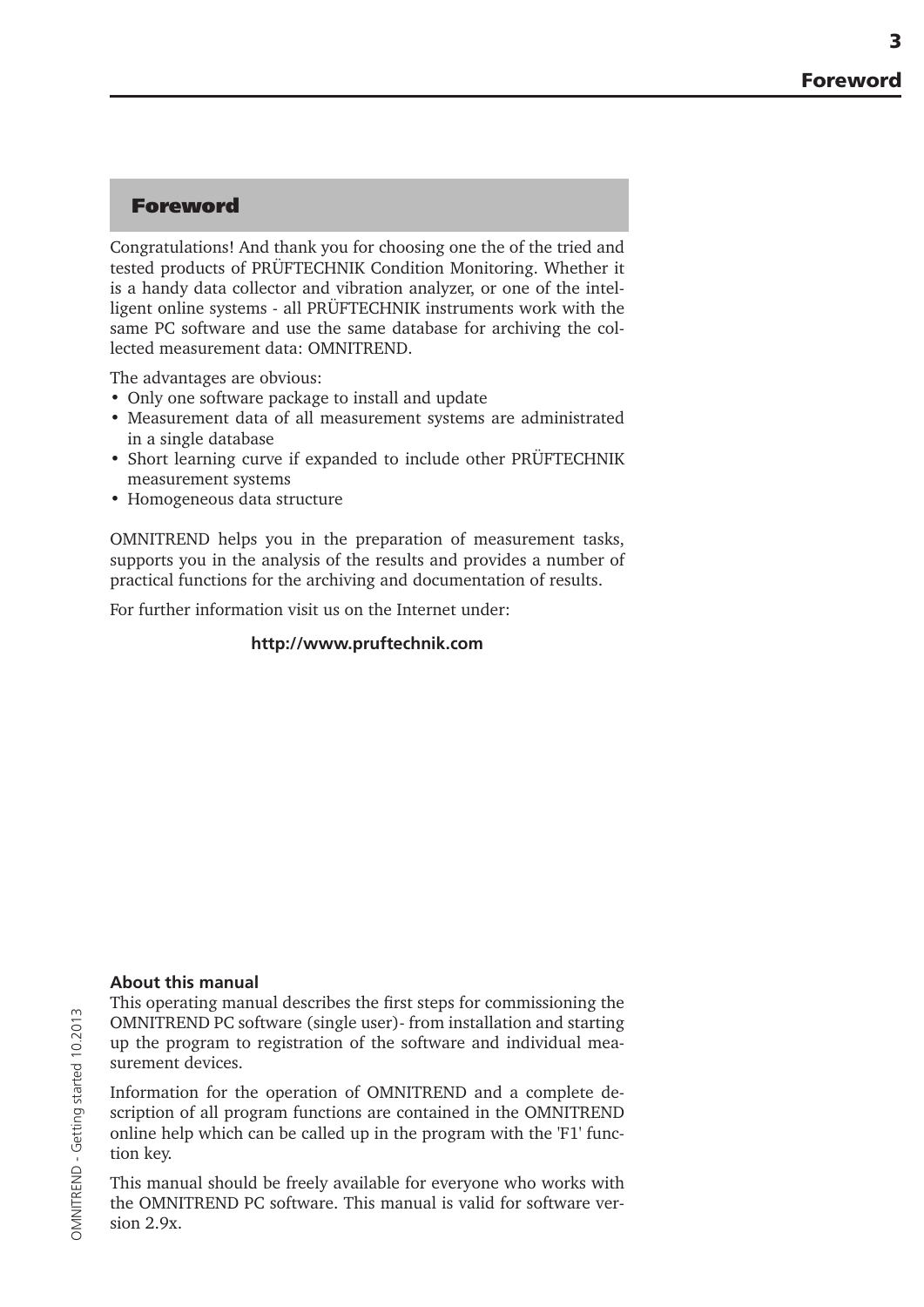$\Delta$ 

## **Contents**

| Enabling communication with a data collector (offline device) 19 |
|------------------------------------------------------------------|
|                                                                  |
|                                                                  |

## Safety notes



The OMNITREND database contains important machine information whose loss can result in considerable costs. Thus, a reliable data backup system ('Backup') is necessary to avoid consequential damage arising from data loss.

The data collector / Online system firmware must be updated to the newest version.

For VIBXPERT users only:

When updating the OMNITREND software from versions below 2.70 to version 2.9x the following sequence must be followed to ensure compatibility of data:

1. Import all measurement data (Route, Multimode) from VIB-XPERT into the OMNITREND database.

2. Update the VIBXPERT firmware to version 2.3x or 3.2x (VIB-XPERT II).

3. Update the OMNITREND software to version 2.9x.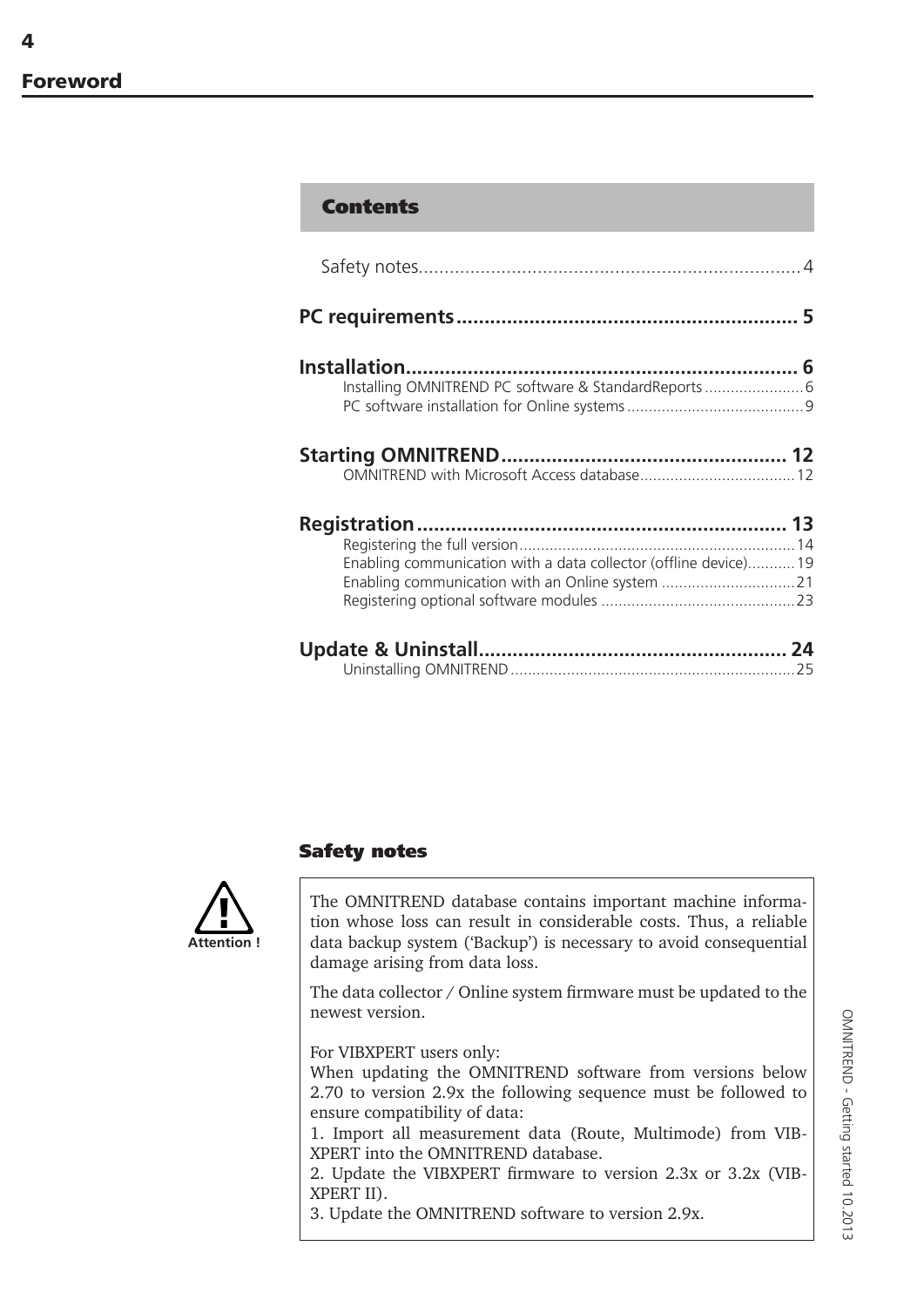5

## PC requirements

OMNITREND single user version runs on any computer that meets the following configuration requirements:

#### Operating system

Windows XP Professional (SP3) 32 bit Windows Vista Business, Ultimate, Enterprise (32 bit and 64 bit) Windows 7 Professional, Ultimate, Enterprise (32 bit and 64 bit) Windows 8 Standard, Professional, Enterprise (32 bit and 64 bit)

#### Processor

Pentium IV or similar  $@$  2 GHz (XP) Pentium IV or similar @ 2.8 GHz (Vista / 7 / 8)

#### RAM

1 GB (XP) / 2 GB (Vista / 7 / 8)

# Hard disk

5 GB free

#### CD-ROM drive required for program installation

#### Monitor

VGA, 1024 x 768, 16 bit colors Vista/ 7 / 8: Graphic card with 128 MB RAM

#### Mouse

required

#### Interface

RS 232 (USB-RS232 adapter\*), USB (VIBXPERT), Ethernet (Online)

#### Java

Sun Java Standard Edition Runtime 6 (version no. can be found in the Readme file)

#### Communication

Ports used: 80 or alternatively 81 or 82 Online view: TCP port 502 and port 80

#### Printer

Windows-compatible

## Database type

MS-SQL ver. 2005, 2008 and 2012, MS-Access (only for single user version) \* e.g. adapter cable VIB 5.448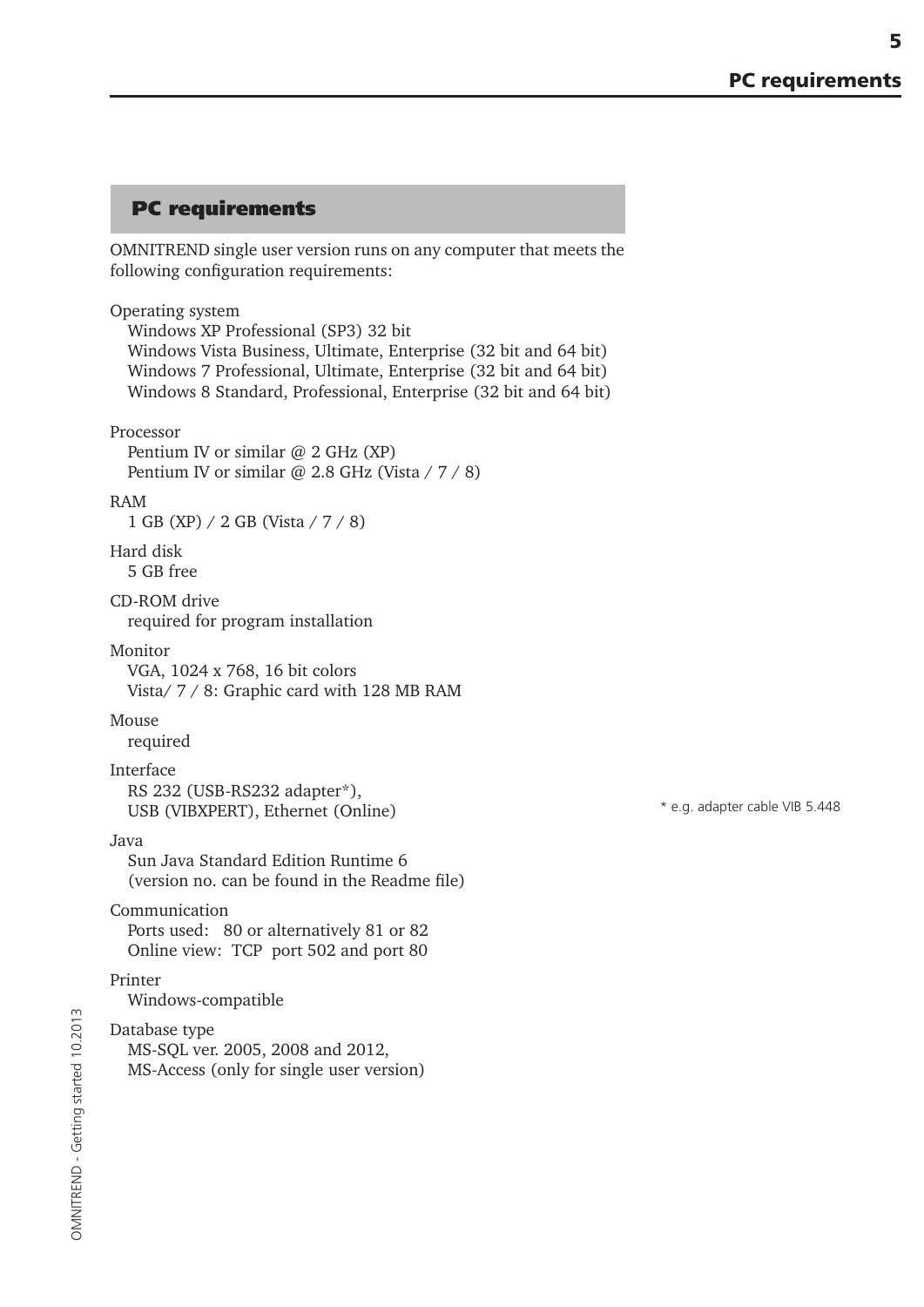\* = 'OMNITREND for *product name'* or 'Condition Monitoring Suite' (VIB 8.970)

# Installation

## **Installing OMNITREND PC software**

- Insert the PRÜFTECHNIK CD-ROM\* into the CD drive and doubleclick on the 'Autostart.exe' file in the CD directory.
- For a new installation click on <OMNITREND>, then click on <Start Installation / Update>:





Administrator rights are required for installation.

In order to use MS SQL databases, the appropriate ODBC driver is required.

The installation program starts:

• Select the language for installation and click on <OK>:



OMNITREND - Getting started 10.2013 OMNITREND - Getting started 10.2013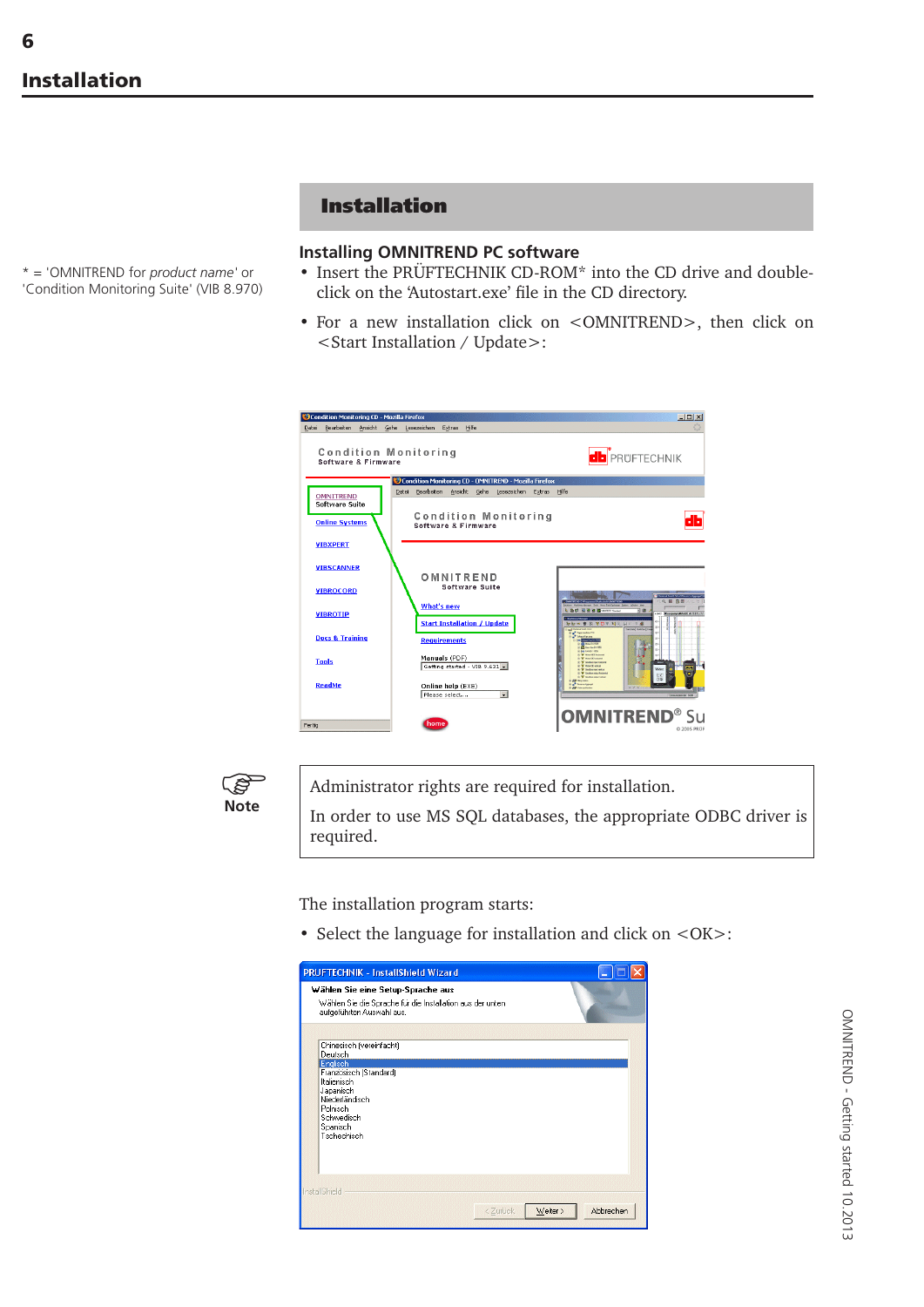7

In accordance with the subsequent installation note, close all open applications - particularly all AntiVirus programs and Personal Firewalls. Click on  $\leq$ OK $>$  to continue....



#### **Java Installation**

The Java environment is installed automatically, regardless of whether another Java environment is already found on the computer or not.

The software is installed locally in the 'Pruftechnik' directory (C:\Programs\Pruftechnik\\_jvm\).

| C:\Programme\Pruftechnik\ jvm               |                                         |       | $ \Box$ $\times$     |  |  |  |
|---------------------------------------------|-----------------------------------------|-------|----------------------|--|--|--|
| Bearbeiten<br>Ansicht<br>Datei<br>Favoriten | Extras<br>7                             |       |                      |  |  |  |
| Zurück -<br>Ⅲ.<br>Suchen<br>Ordner          |                                         |       |                      |  |  |  |
| Adresse C:\Programme\Pruftechnik\_jvm       |                                         |       | Wechseln zu          |  |  |  |
| $\times$<br>Ordner                          | Name                                    | Größe | Typ                  |  |  |  |
| Pruftechnik<br>冃                            | <b>E</b> THIRDPARTYLIC                  | 11 KB | Textdokument         |  |  |  |
| $\Box$<br>jvm.                              | <b>M</b> COPYRIGHT                      | 5 KB  | Datei                |  |  |  |
| 曱<br>bin                                    | Welcome.html                            | 1 KB  | <b>HTML Document</b> |  |  |  |
| 曱<br>javaws                                 | E README.txt                            | 12 KB | Textdokument         |  |  |  |
| $\overline{+}$<br>lib                       | <b>ES</b> LICENSE                       | 15 KB | Datei                |  |  |  |
| OMNITREND<br>$\overline{+}$                 | <b>ल</b> CHANGES                        | 2 KB  | Datei                |  |  |  |
| $\overline{+}$<br>vibxpert                  | ħlib                                    |       | Dateiordner          |  |  |  |
| VibXpertUSB                                 | <b>h</b> javaws                         |       | Dateiordner          |  |  |  |
| WebReport<br>$\overline{+}$                 | hbin                                    |       | Dateiordner          |  |  |  |
| 0 Objekte(e) (Freier Speicherplatz: 710 MB) | <b>Arbeitenlatz</b><br>$42.2 \text{VP}$ |       |                      |  |  |  |

Once JAVA has been successfully installed, the installation of the OM-NITREND software follows.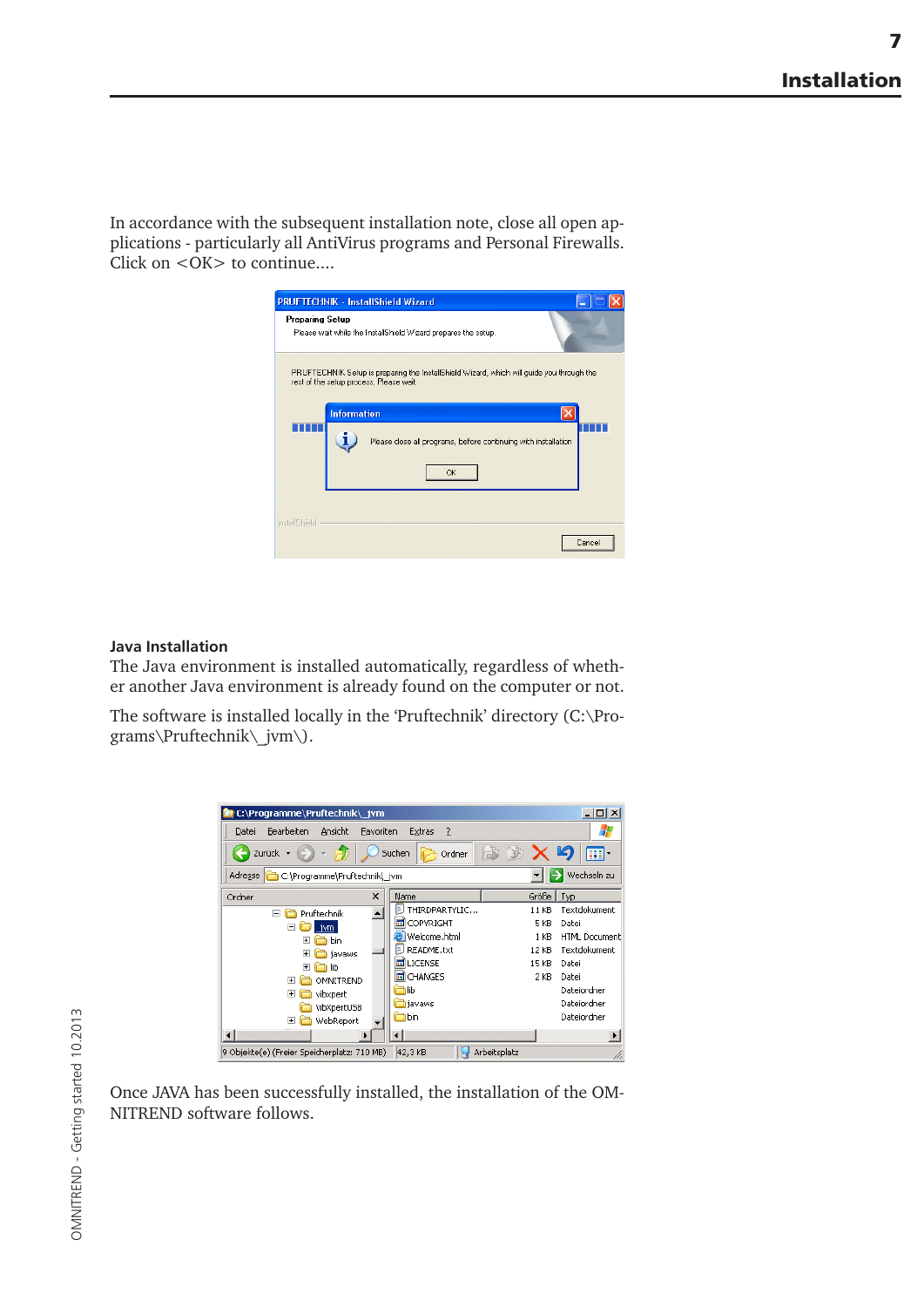8

#### **OMNITREND installation**

• Select 'OMNITREND PC software' and click on <Next>.



The OMNITREND InstallShield wizard appears:



• Click on <Next> to proceed. In the subsequent window, click on <Install> to start the installation.



• Click on <Finish>. To complete the installation, the PC must be restarted.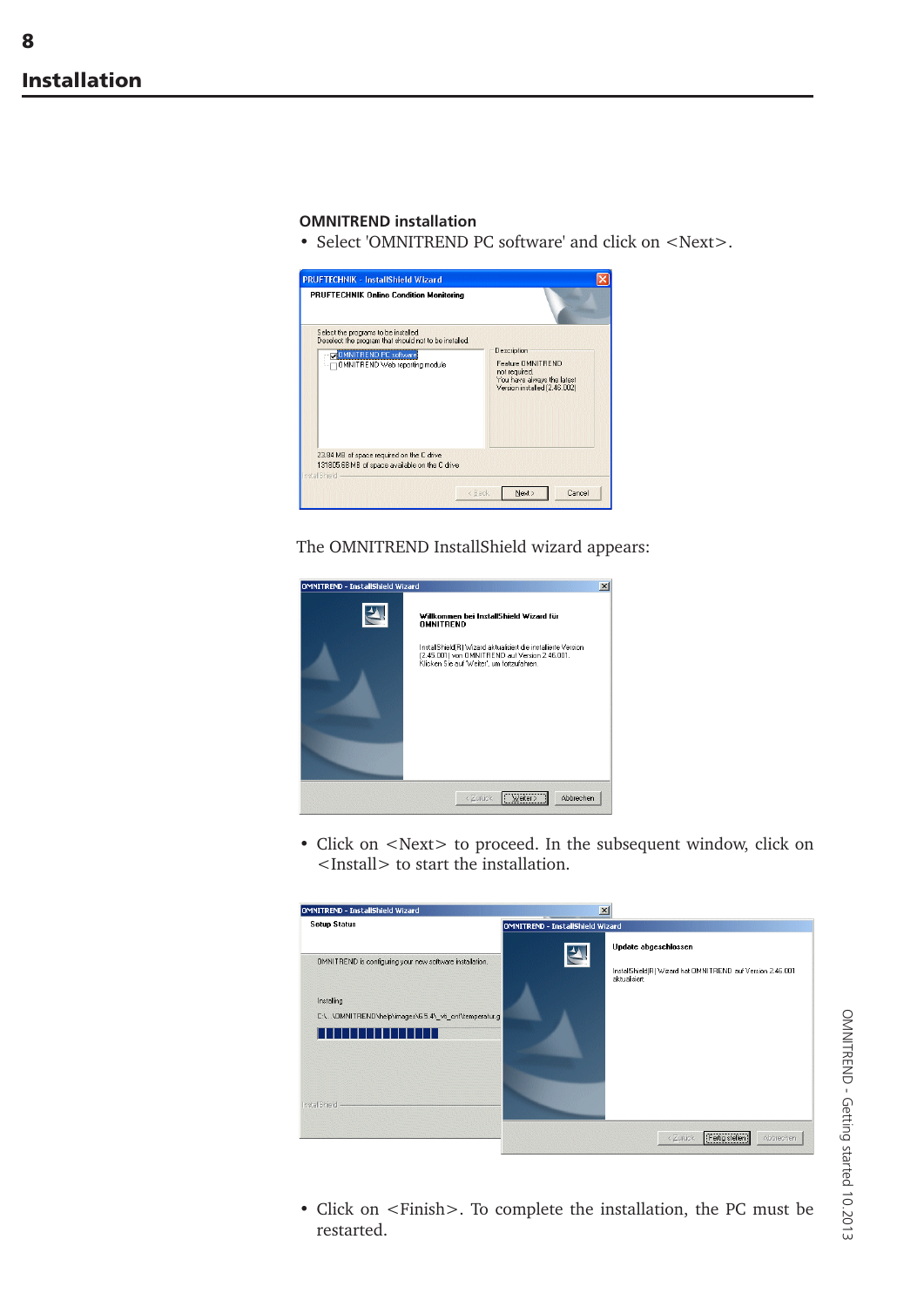## **PC software installation for Online systems**

VIBRONET Signalmaster / VIBROWEB / VIBROWEB XP

In order to communicate with the online system and to exchange data, the following files and programs must be installed on the PC.

- JAVA plug-in for displaying JAVA applets in the browser
- Browser for displaying the HTML pages (user interface)
- Data server for importing data

In addition, the directories required for archiving data are installed on the PC. The installation program checks whether the necessary components are already installed on the PC and whether the versions fulfill requirements. If necessary, the programs listed above will be reinstalled or updated.

• Insert the PRÜFTECHNIK CD-ROM\* into the CD drive and wait for the starting screen to appear. If the CD does not start automatically, double-click on the 'Auto-

start.exe' file in the CD directory.

n<mark>dition Monitoring CD - Mozilla Firefox</mark><br>- Bearbeiten - <u>A</u>nsicht - <u>G</u>ehe - Lesezeichen - Extras -

• Click on <Online Systems>, and then on <Start installation> to install the software:

**D**Condition Mo

**Condition Monitoring**<br>software & Firmware db<sup>e</sup>pr Condition Monitoring CD - Sign lmaster - Mozilla Firefo: OMNITREND<br>Software Suit Ansicht  $then$  Extras **Online Systems** Condition Monitoring<br>software & Firmware VIBXPERT Online Systems<br>
without VIBNODE VIBSCANNER **VIBROCORD README** VIBROTIP **Start installation** 

The installation program starts:

• Select the language for installation and click on <OK>: Click on <Next> in the subsequent window:

| <b>OnlineSys - InstallShield Wizard</b><br>Wählen Sie eine Setup-Sprache aus<br>Wählen Sie die Sprache für die Installation aus der unten<br>aufgeführten Auswahl aus. | OnlineSys - InstallShield Wizard                                                                                                                                                 | ×      |
|------------------------------------------------------------------------------------------------------------------------------------------------------------------------|----------------------------------------------------------------------------------------------------------------------------------------------------------------------------------|--------|
| Deutsch<br>Englisch                                                                                                                                                    | $\blacktriangle$<br>Welcome to the InstallShield Wizard for<br><b>OnlineSys</b><br>The InstallShield Wizard will install OnlineSys on your<br>computer. To continue, click Next. |        |
| InstallShield<br>< Zurück                                                                                                                                              | < Back<br>Next                                                                                                                                                                   | Cancel |

\* = 'OMNITREND for *product name'* or 'Condition Monitoring software' (VIB 8.970)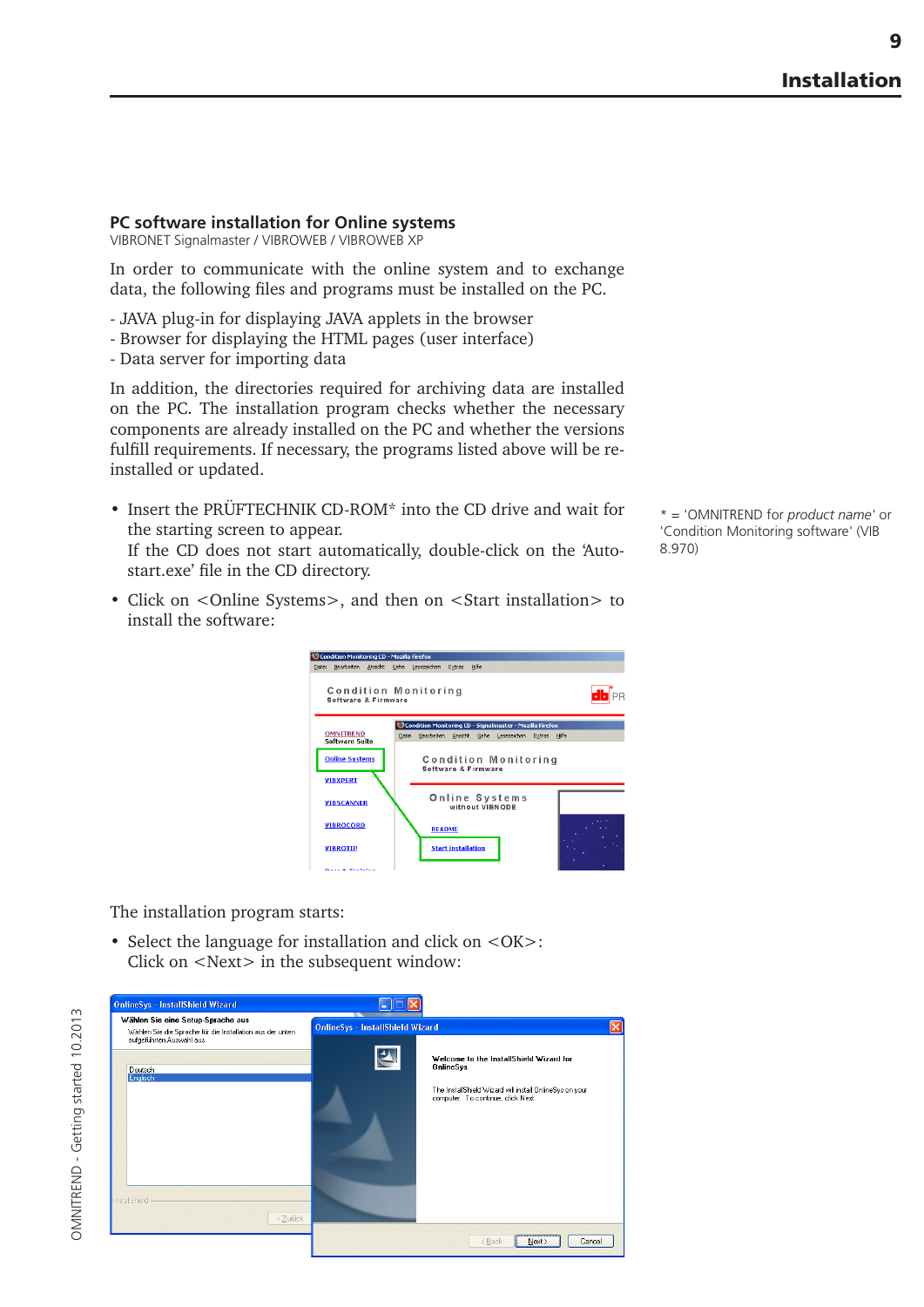• In accordance with the subsequent installation note, close all open applications - particularly all AntiVirus programs. Click on <OK> to continue.

The Java components are installed next.



The Java plug-in is required to correctly display the Java Applets of the HTML pages. The HTML pages form the user interface of the online system during access via browser.

- Select the "Install this program" option and click on <Next>.
- Confirm the resulting license agreement for the Java Plug-in and click on <Next>.
- In the next window select the 'Typical' option as the type of installation and click on <Next>.
- Select the browser for which the Java Plug-in should be registered. Click on <Next> to start the Java installation.
- Then click on <Finish> to complete the installation of the Java Plug-in.

The software components required for online systems on the PC (data server, station directory) are then installed.



The data server converts the measurement data into an OMNI-TREND-compatible format. The configuration files, measurement cycles and measurement data of the corresponding online system are located in the station directory.

- Confirm the software license agreement and click on <Yes>.
- Enter the installation directory and click on <Next>. Standard directory = 'C:\pt\_cm\online'.
- In the next window click on  $\le$  Finish  $>$  and restart the PC to complete the installation.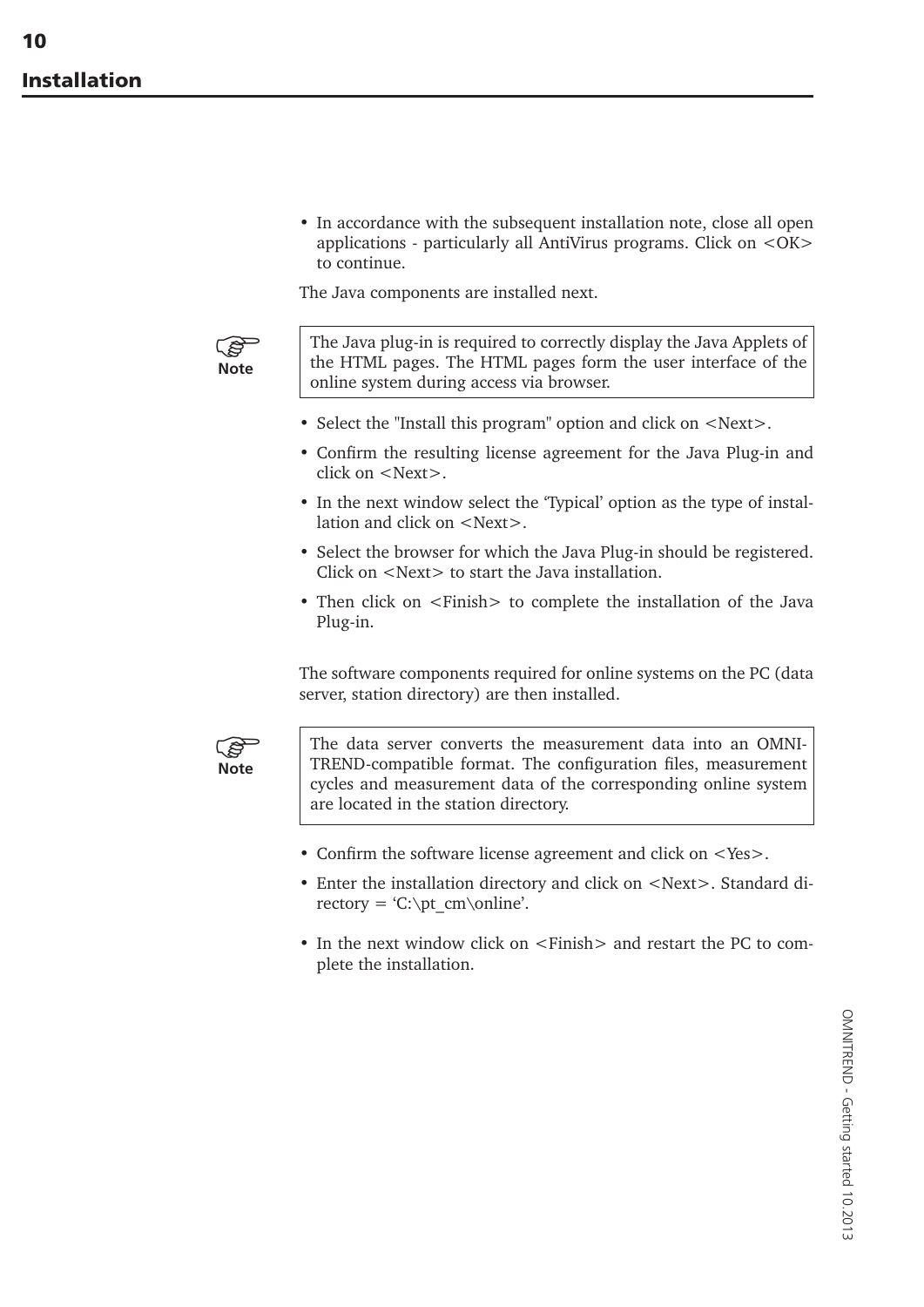The following directories are created in the installation directory: ...\software\autoimport (data server)

...\station\_name (station directory for the online system (= name of the system))

The data server is set up as a Windows service and starts automatically.

Additional online systems can be added or current systems deleted/ renamed directly in OMNITREND.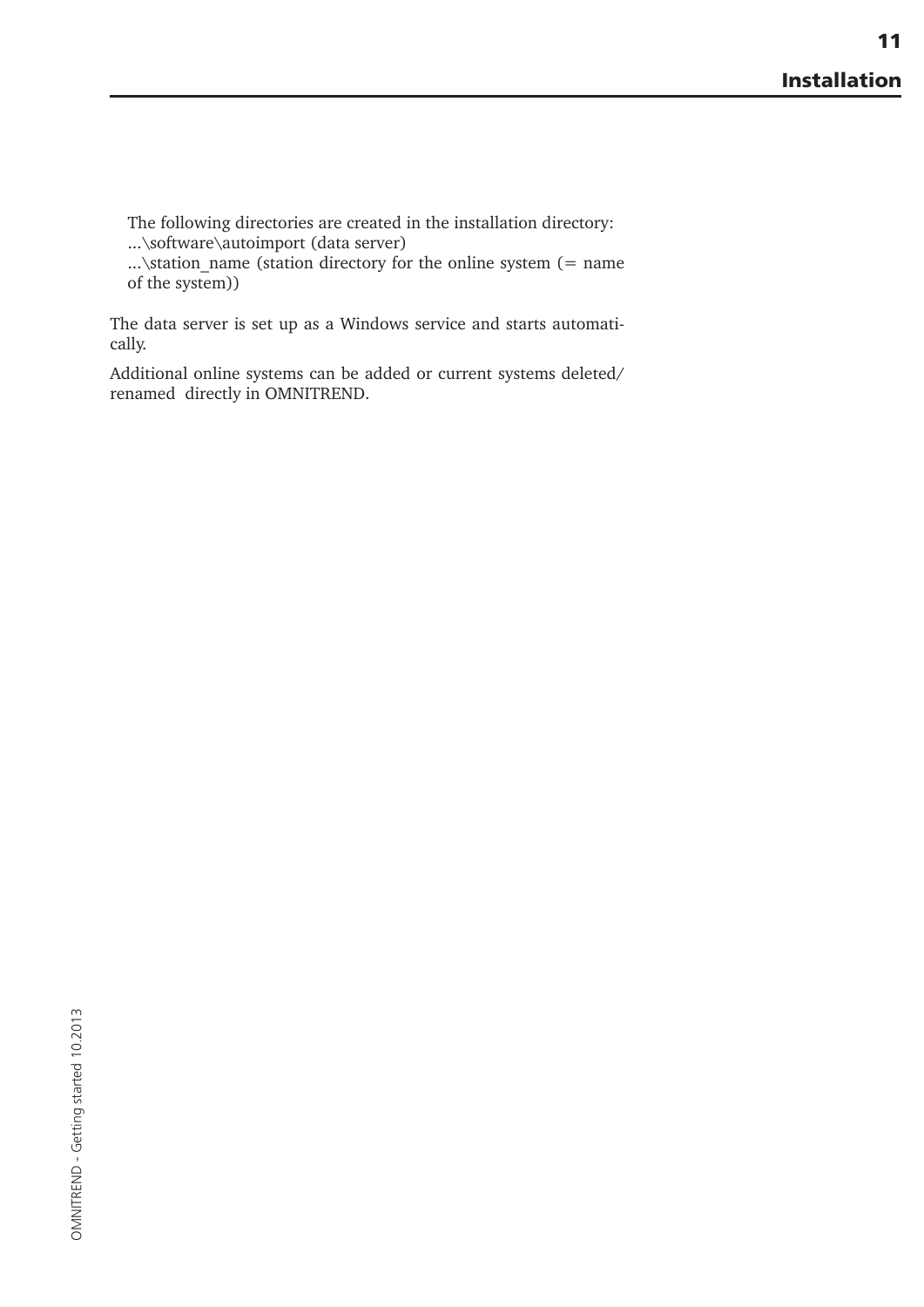# Starting OMNITREND

#### **OMNITREND with Microsoft Access database**

- Click on  $\leq$ Start $>$  in the Windows task bar.
- Click on <Execute> in the START menu, and enter the program path:

#### **C:\Programs\Pruftechnik\Omnitrend\Omnitrend.exe**

If OMNITREND is in another directory, enter the corresponding path.

The OMNITREND login window appears:



- Enable the 'Microsoft Access Database' option if necessary.
- Enter the user name and the password if necessary. If you are starting the program for the first time, enter the user name 'guest'.
- Click on <OK>. The database that was used last is opened; the first time the program is started, this is the demo database.
- If you would like to open another database, click on  $\bullet$  or  $\bullet$ respectively, to open the 'Recent databases' pull down menu or the 'File select' dialog window.
- Select the new database file (\*.mdb) and click on <OK>.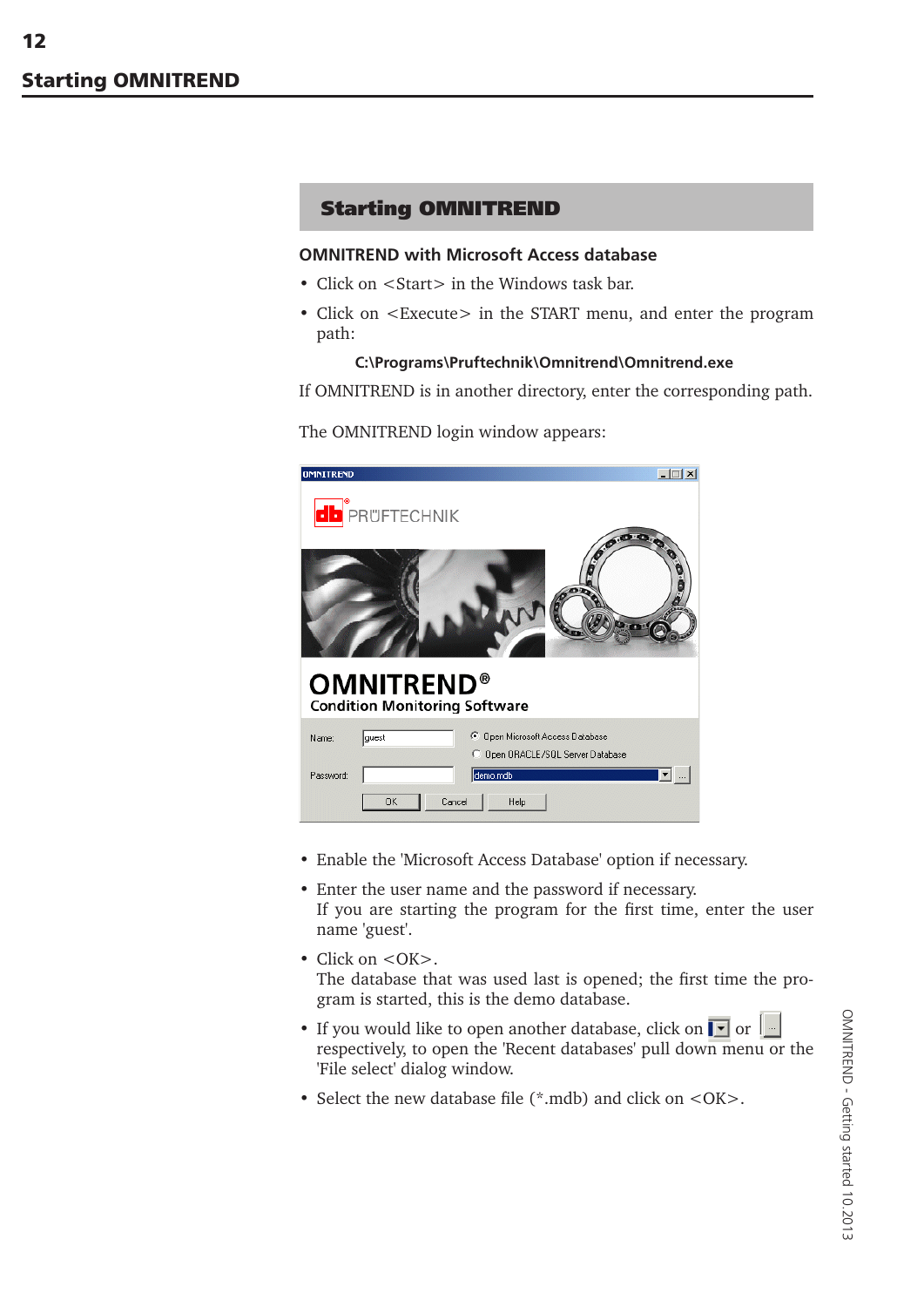# Registration

The registration procedure in OMNITREND consists mainly of three parts:

## **Registering the full version**

OMNITREND is delivered as a demo version where the route function and data exchange are inactive. The user can only work with the demo database that is supplied in order to find out how to use the program. In order to evaluate the user's own measured data and to create routes, the full version must be activated with a registration password.

The password for the purchased OMNITREND version (e.g. 'OM-NITREND for VIBROTIP', VIB 8.862) is free-of-charge but must be requested by 'Return Fax' and entered in OMNITREND as described in the following section. A charge is made for the registration of any additional device types (e.g. VIBSCANNER, VIBXPERT, VIBROWEB, etc.).

#### **Activating communication with OMNITREND**

So that the data collector / online system can receive routes and transmit measured data to the PC, it must be registered in OMNI-TREND with its individual serial number. A so-called 'PC licence' for one device is included in the scope of delivery. For each further device, a charge is made for the PC licence.

#### **Registering optional software modules**

The range of functions of the OMNITREND software can be extended as required.

- Gear editor VIB 8.961
- Signal analysis VIB 8.962
- SQL database VIB 8.963-SQL

A charge is made for the passwords required for registration.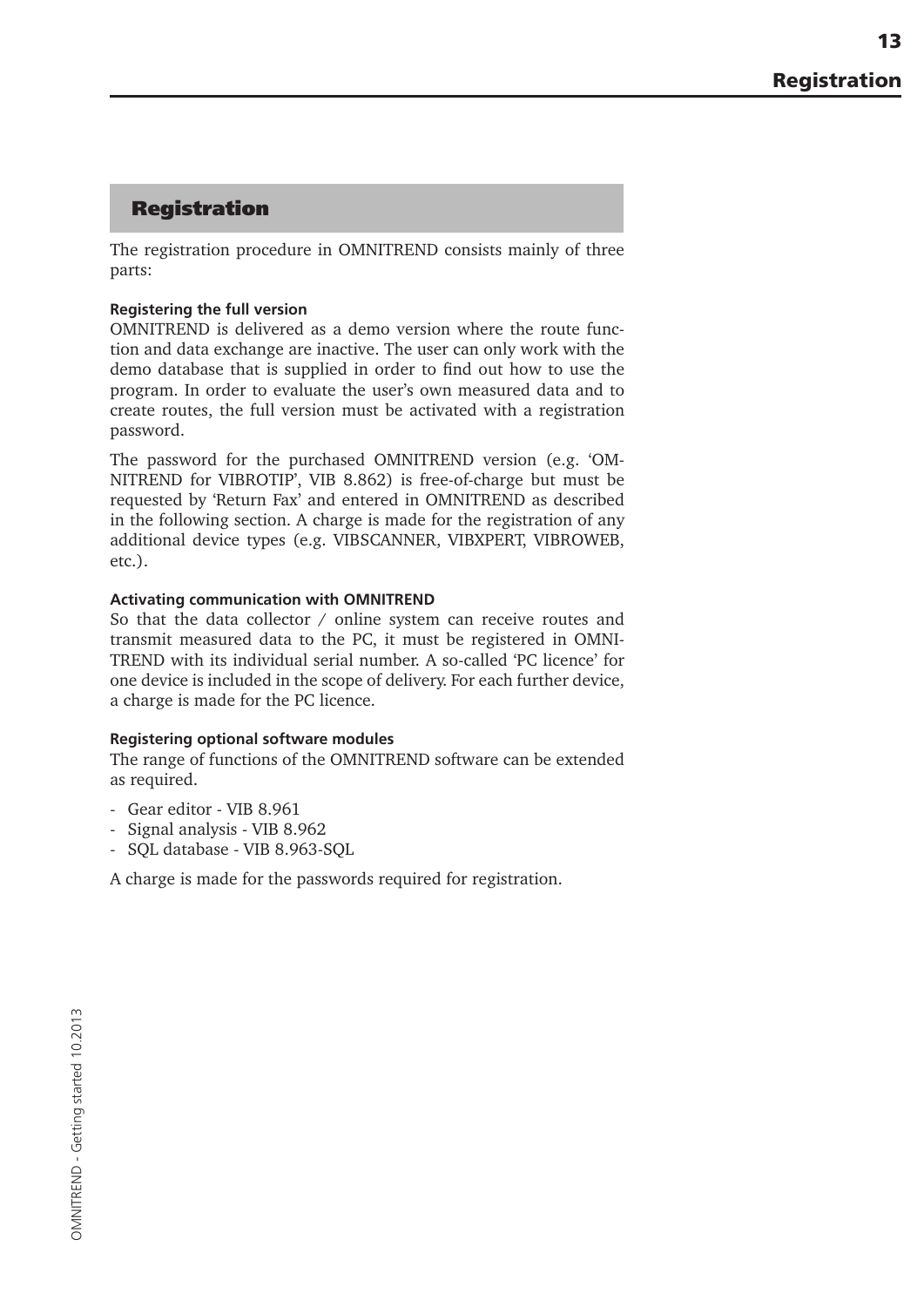14

## **Registering the full version**



## **Definition**

Measurement device  $=$  an individual device identified by its ID number.

OMNITREND version  $(=$  device type  $)=$  OMNITREND for the appropriate device type (e.g. OMNITREND for VIBSCANNER).

Device type = All measurement devices of the respective type (i.e. all VIBSCANNER devices).

OMNITREND is a multi-device software that works with the following PRÜFTECHNIK device types:



After the first-installation of OMNITREND, the software runs in the demo mode for the purchased device type.

#### Example:

If you have purchased 'OMNITREND for VIBSCANNER' (VIB 8.955) you will have the following start screen after the first installation:



In the demo mode the following functions are locked:

- Data exchange
- Route Editor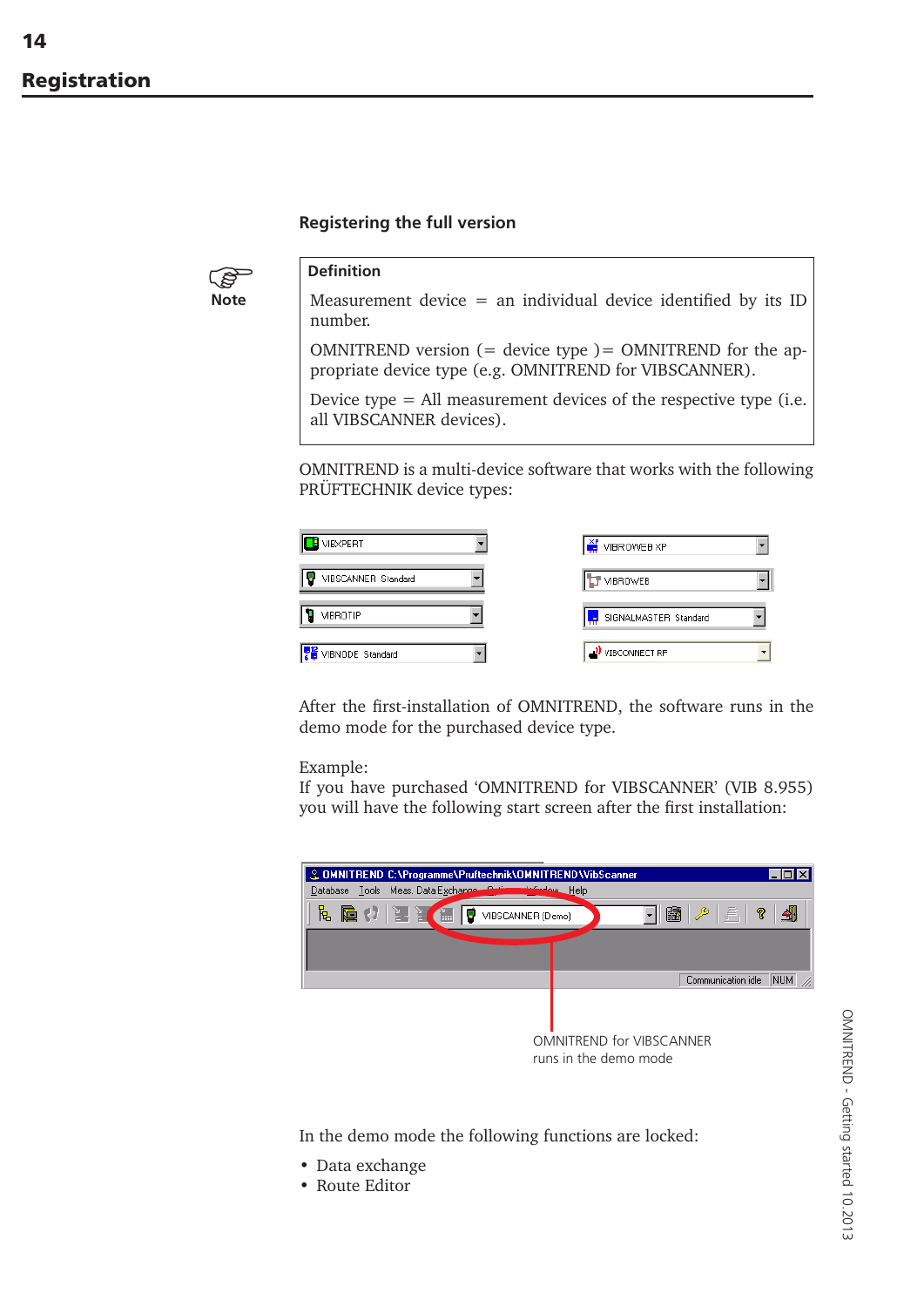To register the full version, proceed as follows:

1. Click on <Options> / <Registration/Configuration> :

| & OMNITREND C:\Programme\Pruftechnik\OMNITREND\fft_crash<br>- 미×   |  |
|--------------------------------------------------------------------|--|
| Database Tools Meas. Data Exchange Options Window Help             |  |
| Registration/Configuration<br>玉<br><b>原り活活用口</b><br>$\blacksquare$ |  |
| $\mathbb{E}$ $\mathbb{Z}$<br>General Settings                      |  |
|                                                                    |  |
|                                                                    |  |
|                                                                    |  |
| NUM<br>Communication idle<br>Register application components       |  |

2. Click on <Request password>

| <b>Registration</b><br>×                                                                                                                                                                                         |  |
|------------------------------------------------------------------------------------------------------------------------------------------------------------------------------------------------------------------|--|
| OMNITREND   Measurement Device   Add Features                                                                                                                                                                    |  |
| Add / Register a new OMNITREND version (e.g. OMNITREND for VIBSCANNER).                                                                                                                                          |  |
|                                                                                                                                                                                                                  |  |
| Current OMNITREND version                                                                                                                                                                                        |  |
| VIBSCANNER (Demo)                                                                                                                                                                                                |  |
| Enter the customer data and click on <print><br/>Request password<br/>1<br/>٠</print>                                                                                                                            |  |
| to print out the Heturn hax, Send it to :<br>+49 (0)89 99616 300                                                                                                                                                 |  |
| Enter the password, and click <dk>.<br/>2:<br/>Register full version</dk>                                                                                                                                        |  |
| Select the OMNITREND driver (*.omt file),<br>Add new (demo) version<br>and click on <open>. The new OMNITREND<br/>version runs in demo mode. To register the full<br/>version proceed with steps 1 and 2.</open> |  |
| Delete current version                                                                                                                                                                                           |  |
| Close                                                                                                                                                                                                            |  |

- 3. Enter the customer data (Company name / Address) and the CD serial number\*
- 4. Select the device version if applicable \*\*.

Registration Details ञ Customer Data Company Name: Pruftechnik Condition Monitoring Oskar-Messter-Str. 19 - 21<br>85737 Ismaning Address: **3.** oor or isinaring<br>Germany<br>SW only for demonstration purposes CD Serial No: 0000000100 Version No: 1.70 beta Jul 16 2003 16:24:03 ID No.: 00062139 Device Type: VIBSCANNER **4.** Version: Standard  $\overline{OK}$ Print Cancel

\* This 10-digit number is given on the OMNITREND CD ROM.

\*\*Standard, View, LE (only for VIB-XPERT, VIBSCANNER, Signalmaster)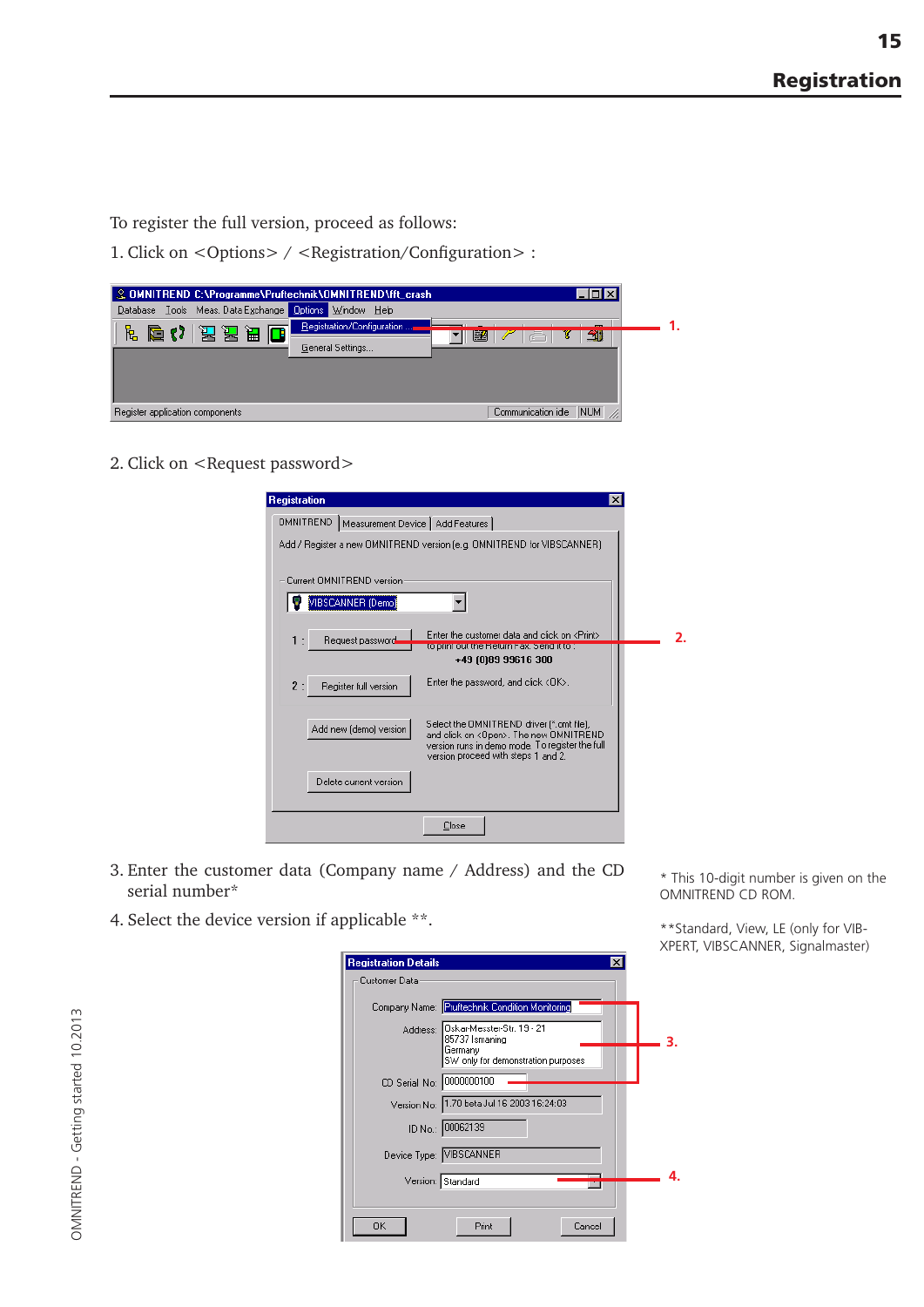From these data, OMNITREND calculates an identification number that is displayed in the 'ID No.' field. This number is used to generate the registration password.



Do not change these data under any circumstances after registration. Otherwise, the ID number will also be changed and the registration will be deleted when you start the program. OMNITREND then has to be registered once more (New password, new certificate, ...). In this case a handling fee will be charged (77 EURO)!

So, be careful, when entering the customer data and the software number. If there is an error in the text, it will be an error that will be printed on every report page.

Data inputs are case-sensitive!

Example: In the next screen the company name is the same as before except that 'Pruftechnik' is written in capital letters 'PRUFTECHNIK'. As a result, the ID number has changed:



5. Print out the return fax using <Print>.



OMNITREND - Getting started 10.2013 OMNITREND - Getting started 10.2013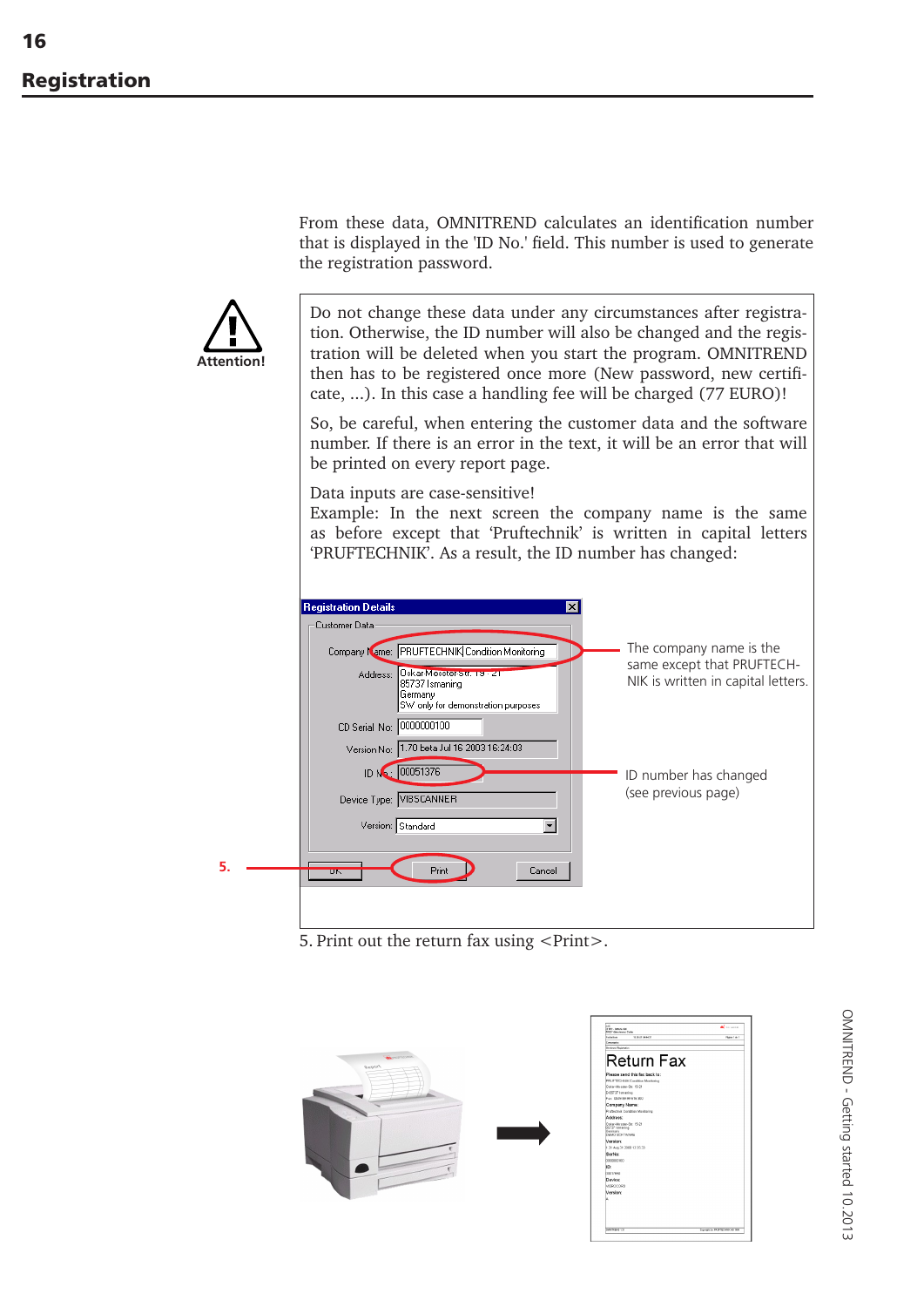6. Send the Return Fax to PRÜFTECHNIK



You will receive the password required for registration within 24 hours (workdays) via fax. The original registration certificate will be send by mail.



#### **Reference numbers of the registration certificates:**

| VIB 5.480-OMT:        | OMNITREND for VIBSCANNER Standard    |
|-----------------------|--------------------------------------|
| VIB 8.956-OMT:        | <b>OMNITREND for VIBSCANNER View</b> |
| VIB 8.957-OMT:        | OMNITREND for Signalmaster Standard  |
| VIB 8.862-P:          | <b>OMNITREND for VIBROTIP</b>        |
| VIB 8.980-OMT:        | <b>OMNITREND for VIBROWEB</b>        |
| <b>VIB 8.981-OMT:</b> | <b>OMNITREND for VIBXPERT</b>        |
| VIB 7.180-OMT:        | <b>OMNITREND for VIBNODE</b>         |
| VIB 7.780-OMT:        | OMNITREND für VIBROWEB XP            |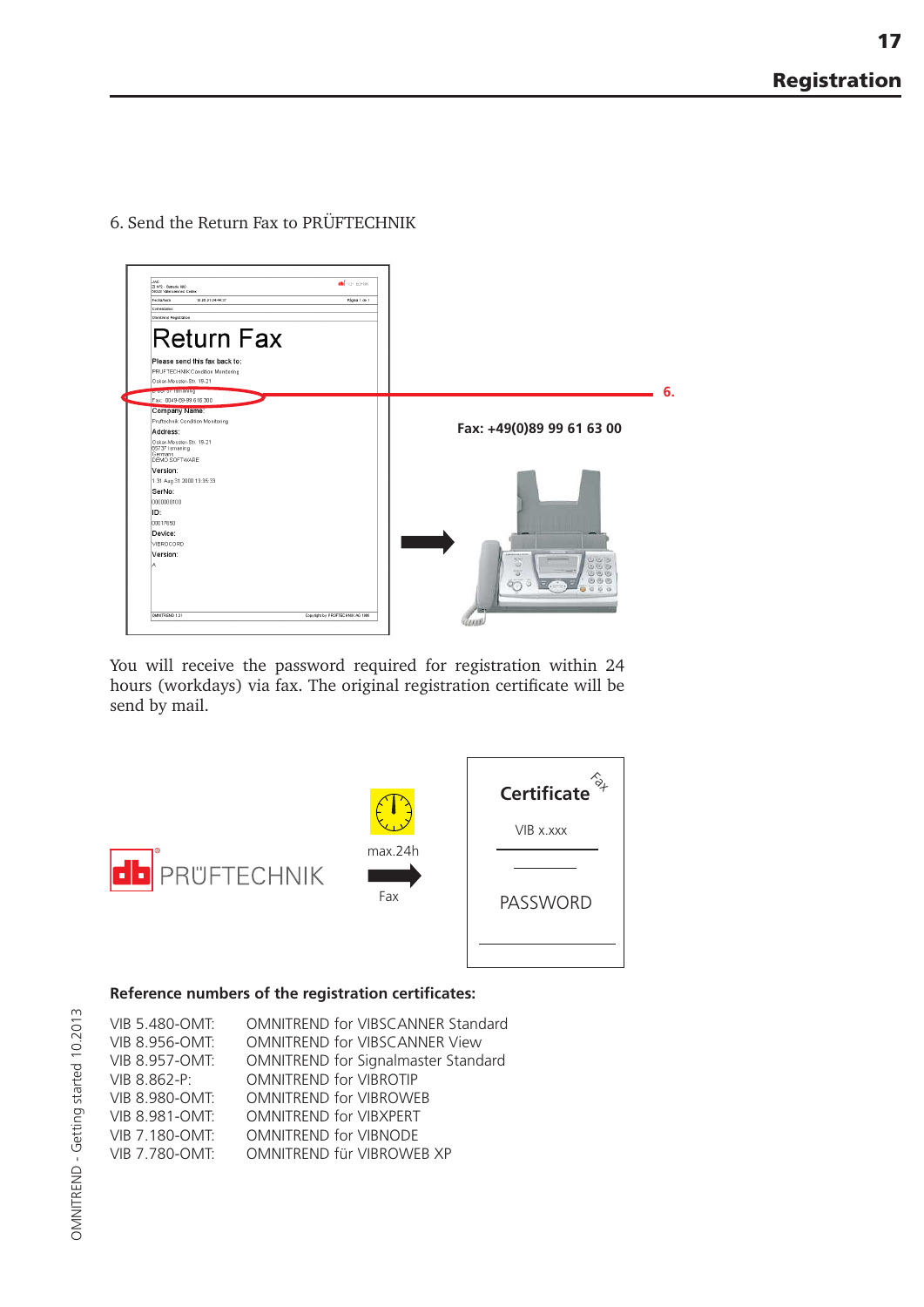7. Upon receiving the registration password open the registration window (see 1.  $\&$  2.) and click on <Register full version>:

|    | <b>Registration</b><br>$\vert x \vert$                                                                                                                 |
|----|--------------------------------------------------------------------------------------------------------------------------------------------------------|
|    | OMNITREND   Measurement Device   Add Features                                                                                                          |
|    | Add / Register a new OMNITREND version (e.g. OMNITREND for VIBSCANNER)                                                                                 |
|    | Current OMNITREND version-<br>VIBSCANNER (Demo)                                                                                                        |
|    | Enter the customer data and click on <print><br/>Request password<br/>1:<br/>to print out the Return Fax. Send it to :<br/>+49 (0)89 99616 300</print> |
|    | Enter the password, and click <dk>.<br/>Register full version<br/><math>\mathbf{z}</math>:<br/><b>Enter your registration</b><br/>×</dk>               |
| 8. | Select the OMNIT<br>Add new (demo) version<br>00062139<br>and click on <ope<br>Your IV No:<br/><b>ACCEPTED AND CONTINUES</b></ope<br>                  |
|    | version proceed v<br>PASSWORD<br>Password:<br>Delete current version<br>OK.                                                                            |
|    | Close                                                                                                                                                  |

8. Enter the password (8 upper case letters) and click on <OK>. If the password is correct, the full version is registered.



9. Exit OMNITREND and start the program again in order for the registration to become effective.

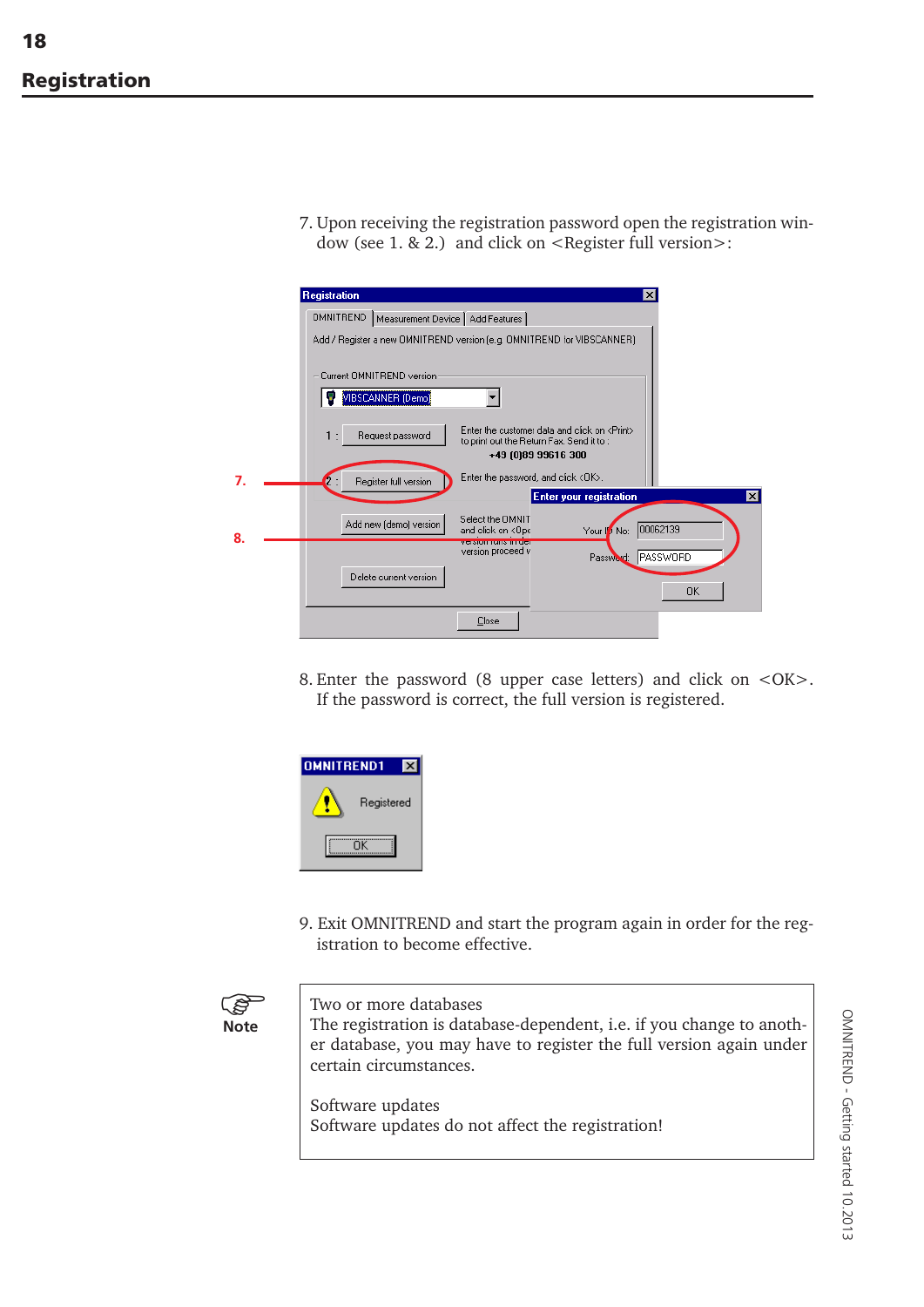19

## **Enabling communication with a data collector (offline device)**

After registering the full version for the purchased OMNITREND version (= device type), you can now register your actual data collector in OMNITREND. This also activates the device for communication with OMNITREND.



The 'PC licence' registration certificate includes the password that enables the communication with OMNITREND for the respective device. The PC licence is delivered with the device.

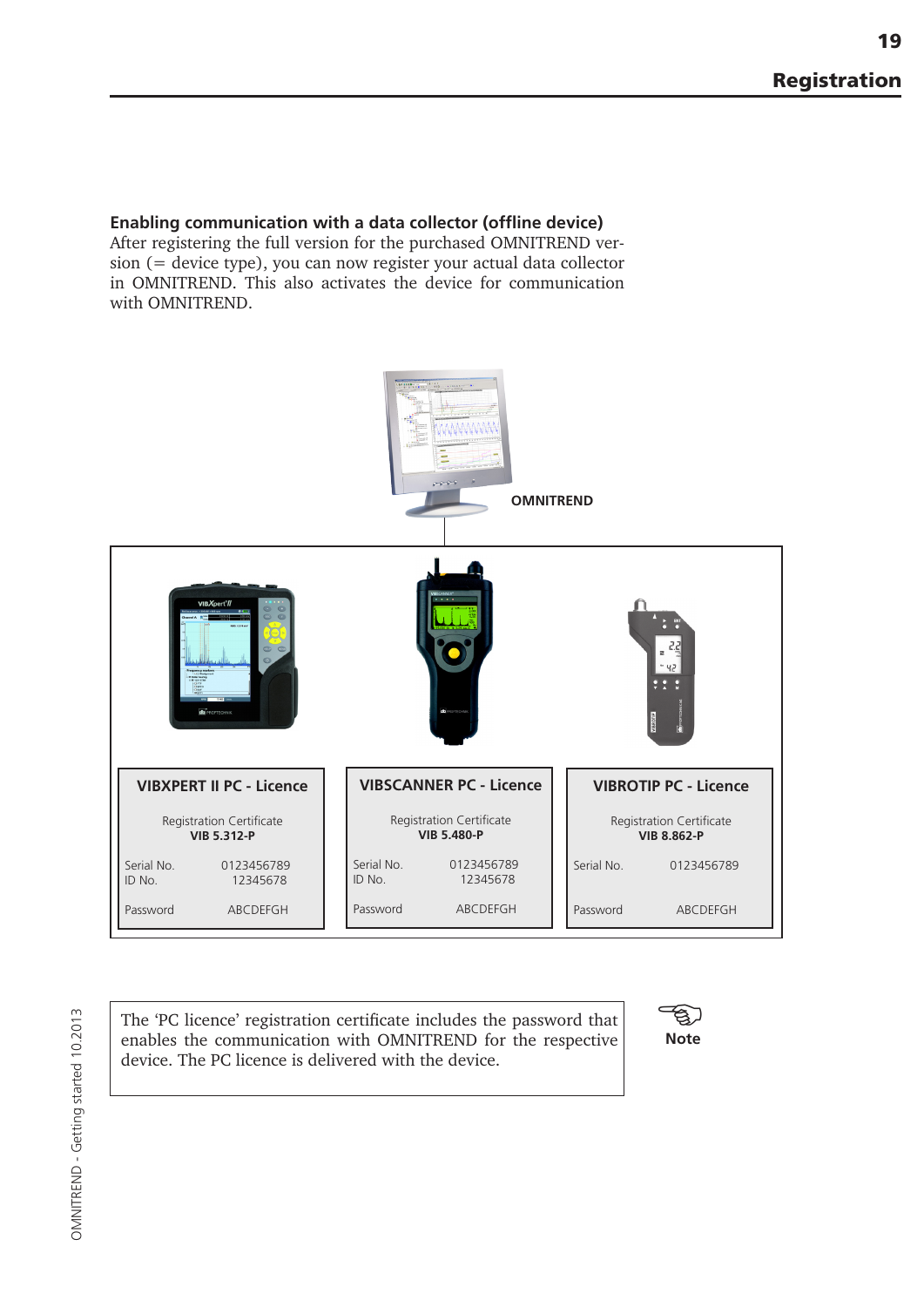To register the individual device ('PC licence'), proceed as follows:

|  |                                 |                                                        |  |                  | & OMNITREND C:\Programme\Pruftechnik\OMNITREND\fft_crash |   |                                             |     |
|--|---------------------------------|--------------------------------------------------------|--|------------------|----------------------------------------------------------|---|---------------------------------------------|-----|
|  |                                 | Database Tools Meas. Data Exchange Options Window Help |  |                  |                                                          |   |                                             |     |
|  |                                 |                                                        |  |                  | Registration/Configuration                               | 簂 | $\frac{1}{\sqrt{2}}$<br>$\mathscr{P}$<br>ୃଙ |     |
|  |                                 |                                                        |  | General Settings |                                                          |   |                                             |     |
|  |                                 |                                                        |  |                  |                                                          |   |                                             |     |
|  |                                 |                                                        |  |                  |                                                          |   |                                             |     |
|  |                                 |                                                        |  |                  |                                                          |   |                                             |     |
|  | Register application components |                                                        |  |                  |                                                          |   | Communication idle                          | NUM |

2. Click on the 'Measurement device' tab.

|                | <b>Registration</b>                              | $\vert x \vert$                                                                                                                                                                                                                                                                 |
|----------------|--------------------------------------------------|---------------------------------------------------------------------------------------------------------------------------------------------------------------------------------------------------------------------------------------------------------------------------------|
| $\overline{2}$ | <b>OMNITEEND</b> Measurement Device Ndd Features |                                                                                                                                                                                                                                                                                 |
|                | Add / Register a new UMNITHEND registration      | ⊠                                                                                                                                                                                                                                                                               |
|                |                                                  | Measurement Device   Add Features  <br><b>OMNITREND</b>                                                                                                                                                                                                                         |
|                | Current OMNITREND version                        | Register your measurement device for communication with OMNITREND!                                                                                                                                                                                                              |
| 3.             | VIBSCANNER Standard                              | New Device                                                                                                                                                                                                                                                                      |
|                | Request password<br>1:                           | ID (w/o 0): 13212891<br>Get ID                                                                                                                                                                                                                                                  |
| 4.             |                                                  | Register Device<br>Note: Connect meas, device to PC!                                                                                                                                                                                                                            |
|                | 2:<br>Register full version                      | All Registered Devices                                                                                                                                                                                                                                                          |
|                | Add new (demo) version                           | ID<br>Device Name<br>Type<br>Password<br>VIBSCANNER Standard 00000215<br>SMPJRYIT<br>VIBSCANNER Standard 00000004<br><b>BRNIOONK</b><br>VIBSCANNER Standard 00000119<br>PIKLILTK<br>VIBSCANNER Standard 00000136<br>MJMLILTK<br>VIBSCANNER Standard 00000261<br><b>TGCTNMJS</b> |
|                | Delete current version                           | Edit Name<br>Delete                                                                                                                                                                                                                                                             |
|                |                                                  | Close                                                                                                                                                                                                                                                                           |

3. Enter the ID number of the device in the 'ID' field.

You can directly read in the ID / serial number of your device.

- To do this, connect the device to the PC.
- Switch on the device.
- Click on <Get ID>.
- Enter the communication port and click on <OK>.

4. Click on <Register device>.

|  |  |  | 5. Enter the password and click on <ok>.</ok> |  |  |  |  |
|--|--|--|-----------------------------------------------|--|--|--|--|
|--|--|--|-----------------------------------------------|--|--|--|--|

| <b>Enter your registration</b> |  |
|--------------------------------|--|
| Your ID No: 13212891           |  |
| Password: MWGOUQMP             |  |
| OK                             |  |

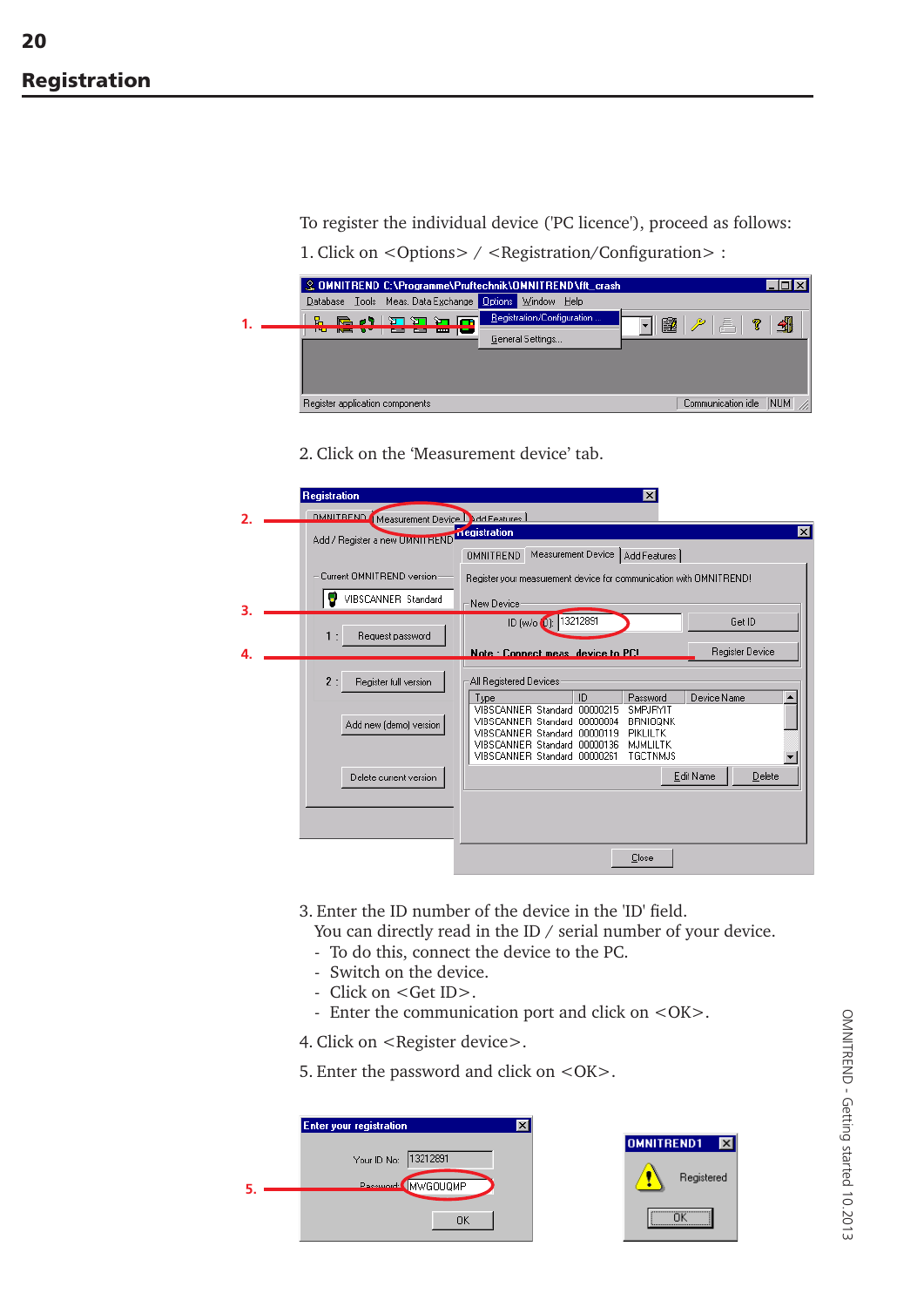#### **Enabling communication with an Online system**

The activation of communication with an online system is different from the activation of a measurement data collector. Therefore, follow the instructions given below if you want to activate one of the online systems listed below in OMNITREND:

VIBROWEB XP, VIBROWEB, VIBRONET Signalmaster, VIBNODE, VIB-CONNECT RF

- 1. Ensure that the online system is correctly connected in the network and is switched on. If you want to contact the online system by modem, set up the remote data transfer connection first.
- 2. Click on <Options> / <Registration/Configuration> :



- 3. Click on the 'Measurement device' tab and then click on <Get ID>.
- 4. Enter the IP address and, if necessary, the subnet mask as well as the gateway of the online system. Then click on  $\leq$ OK $>$ :

| Registration<br>OMNITREND Measurement Device DAdd Features<br>Register your measurement device for communication with OMNITREND!<br>NewDevice<br>ID (w/o ID): |                                          | Get ID                                                       | $\vert x \vert$ | 3. |
|---------------------------------------------------------------------------------------------------------------------------------------------------------------|------------------------------------------|--------------------------------------------------------------|-----------------|----|
| Note: Connect meas, device to PC!<br>All Registered Devices-<br>Type                                                                                          | <b>Ethernet setup</b><br>Ethernet setup: | Register Device                                              | $\vert x \vert$ |    |
| VIBROWEB Standard<br>VIBROWEB Standard<br>⊣                                                                                                                   | IP-Address:<br>Subnet Mask:<br>Gateway:  | 172.17.5.97<br>255 . 255 . 255 . 0<br>0.0.1<br>$\Omega$<br>0 |                 |    |
|                                                                                                                                                               | 0K<br>Close                              | Cancel                                                       |                 | 4. |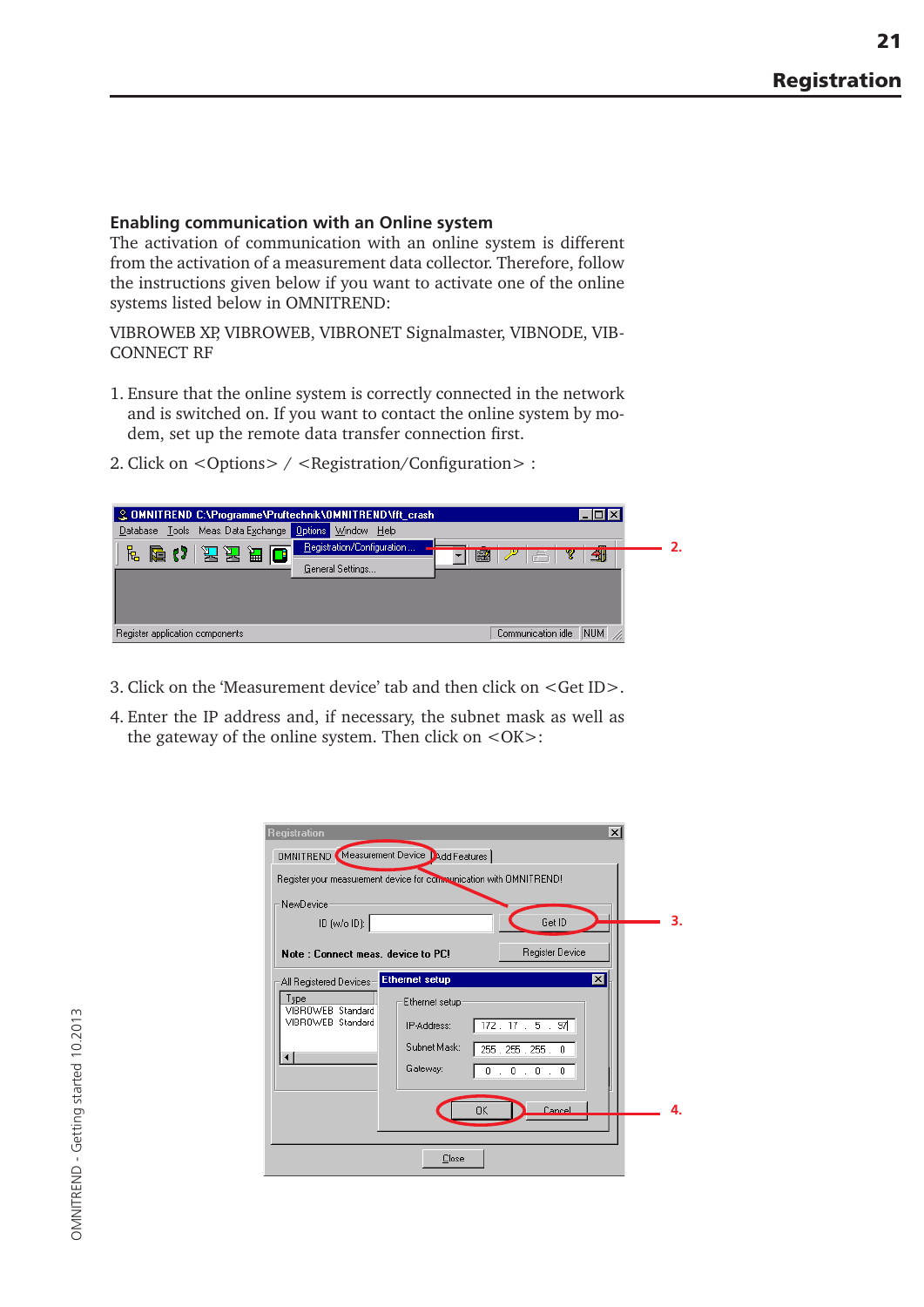5. Enter the name of the Online system. This is the same as the station directory that was created during the installation (default: 'station name'). If you create multiple online systems, you need to change the default name. Click on  $\langle$  OK $>$ .

|    | <b>Configuration, Online System</b><br>$\vert x \vert$                                                              |
|----|---------------------------------------------------------------------------------------------------------------------|
| 5. | Select Device station_name                                                                                          |
|    | Configuration                                                                                                       |
|    | Dynamic IP addressing<br>IP-Address:<br>0.0.0.0.0<br>Enable dyn. IP address                                         |
|    | Configuration<br>Enable/disable alarm handling for customer specific HTML pages<br>Display module<br><b>Options</b> |
|    | Disable Data Server<br>ш<br>Administration<br>600<br>[sec]<br>Communication timeout:                                |
|    | Data Import Channel<br>$^-$ eMail<br>Data server<br>$\sqcap$ Local                                                  |
|    | <b>Station Folder</b><br>C:\PT_CM\0nline<br>                                                                        |
|    | <b>OK</b><br>Cancel                                                                                                 |

6. The ID number of the Online system is transferred and appears in the 'ID' field. Click on <Register device> and enter the password:

|    | <b>Registration</b><br>$\boldsymbol{\mathsf{x}}$                   |
|----|--------------------------------------------------------------------|
|    | Measurement Device   Add Features  <br><b>OMNITREND</b>            |
|    | Register your measurement device for communication with OMNITREND! |
|    | NewDevice                                                          |
|    | ID (w/o ID): 09505055<br>Get ID                                    |
| 6. | Register Device<br>Note: Connect meas. device to PC!               |
|    | All Registered Devision                                            |
|    | <b>Enter your registration</b><br>$\vert x \vert$<br>llame<br>Type |
|    | VIBROWEB Star<br>VIBROWEB Star                                     |
|    | 09505055<br>Your ID No:                                            |
|    | Password: KI xxxx RK<br>$\blacktriangleright$                      |
| 7. |                                                                    |
|    | <b>OK</b>                                                          |
|    |                                                                    |
|    |                                                                    |
|    | Close                                                              |
|    |                                                                    |

7. Finally click on <OK>.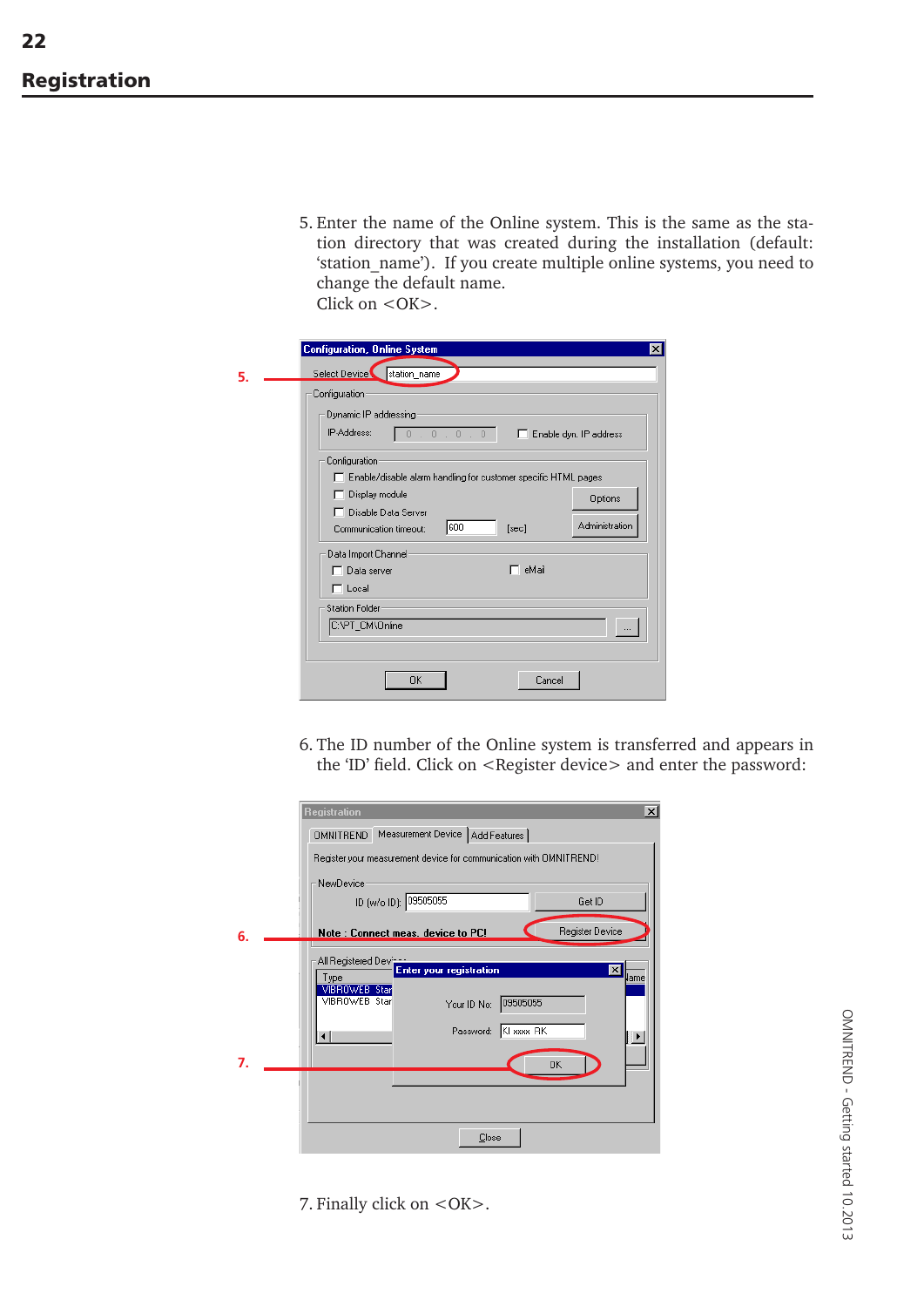## **Registering optional software modules**

OMNITREND can be upgraded with the following software modules:

- Gear editor (VIB 8.961)
- Signal analysis for VIBSCANNER (VIB 8.962) Upgrades OMNITREND for VIBSCANNER by the:
	- Import of time signals (MultiMode/ Route) and
	- Orbit measurements (Multimode)
	- Import of recording measurements (MultiMode)
	- Import of balancing data
	- Gear editor
- SQL database (VIB 8.963-SQL)

When ordering, enter the 10-digit serial number of the OMNI-TREND CD and the OMNITREND ID number (see section 'Registering the full version ').

**Note** -නූ

1. Click on <Options> / <Registration/Configuration> :

| & OMNITREND C:\Programme\Pruftechnik\OMNITREND\fft_crash |                                                                                            |  |
|----------------------------------------------------------|--------------------------------------------------------------------------------------------|--|
| Database Tools Meas, Data Exchange Options Window Help   |                                                                                            |  |
| 臥<br><b>阳() 活活用口</b>                                     | Registration/Configuration<br>$\ \mathbf{B}\ $ $\mathcal{P}\ $ and $\mathbf{\overline{r}}$ |  |
| General Settings                                         |                                                                                            |  |
|                                                          |                                                                                            |  |
|                                                          |                                                                                            |  |
|                                                          |                                                                                            |  |
| Register application components                          | NUM<br>Communication idle                                                                  |  |

- 2. Click on the 'Add. features' tab and select the function to be registered (e.g. Gear frequency editor). Click on <Register>.
- 3. Enter the password, and click on <OK>.

| Feature                            |                                |          |
|------------------------------------|--------------------------------|----------|
| Analysis Module<br>Analysis Module |                                | Register |
| Gear Frequency Editor.             |                                |          |
| SQL Server support                 |                                |          |
| Registered Features                | <b>Enter your registration</b> |          |
| Name<br>Password                   |                                |          |
|                                    | 00062139<br>Your ID No:        |          |
|                                    |                                |          |
|                                    | Password                       |          |
|                                    |                                |          |
|                                    |                                | OK       |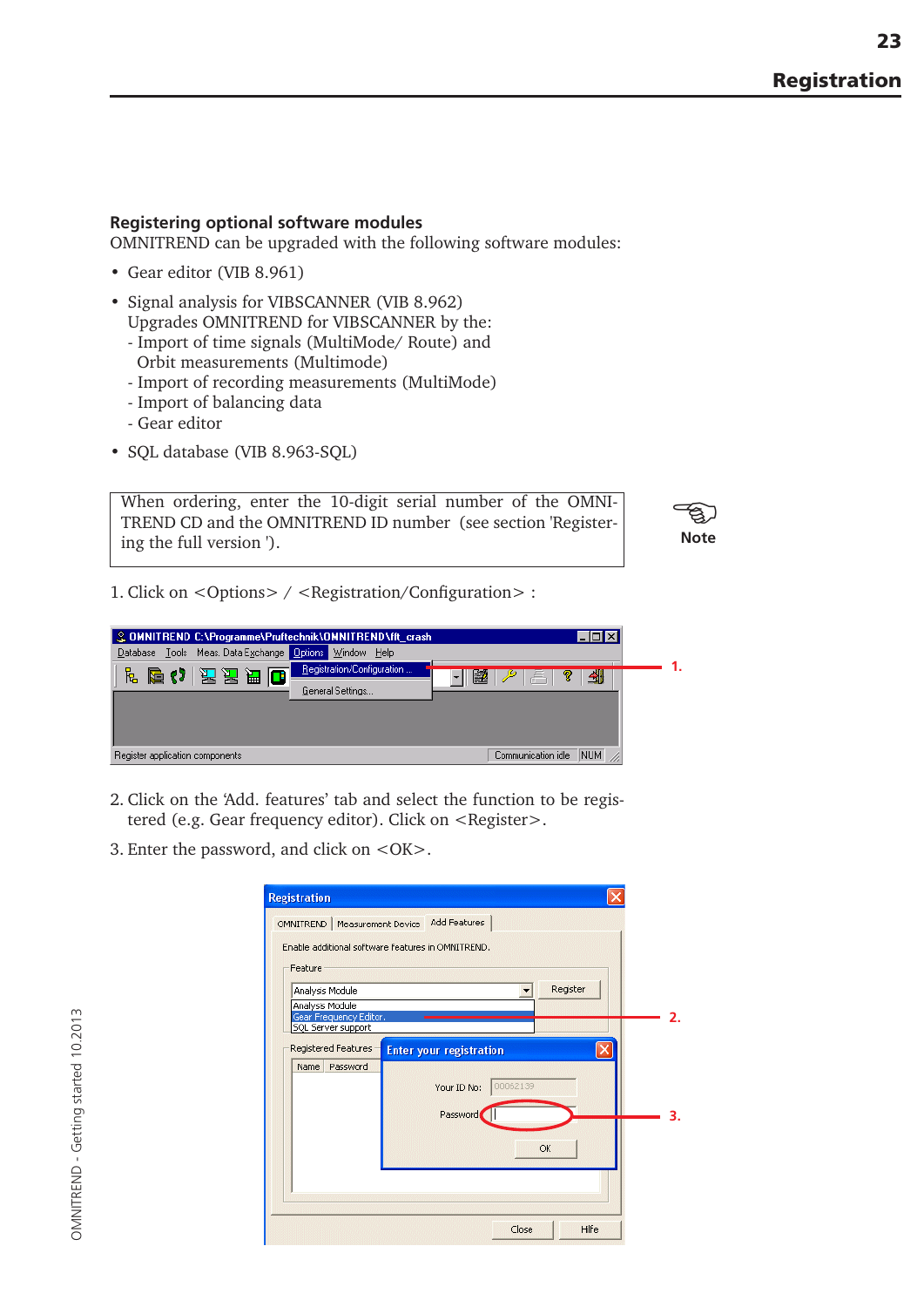# Update & Uninstall



Applies to VIBXPERT users:

When updating the OMNITREND software from versions below 2.70 to version 2.8x the following sequence must be followed to ensure compatibility of data:

- 1. Import all measurement data (route, multimode) from VIB-XPERT into OMNITREND.
- 2. Update VIBXPERT firmware to version 2.3x or 3.2x (VIBXPERT II).
- 3. Update OMNITREND to version 2.8x.

If the OMNITREND PC software has already been installed on your PC, the so-called 'Update Patch' only needs to be started to update the program.

This file is supplied on the current CD ROM (see next page), or it can be downloaded from the PRÜFTECHNIK homepage on the Internet:

**http://www.pruftechnik.com/omnitrend\_update\_en/**



Update patch on the PRUFTECHNIK homepage

> To update an existing OMNITREND version, install the 'UpdatePatch' as follows:

#### **From the PRÜFTECHNIK homepage:**

- Enter the Internet address in your browser (see above).
- Click on the Link 'Update version language' (e.g. 'Update v2.50 english') in the DOWNLOADS field and save the file on your PC.
- Double-click the file to start the UpdatePatch, and follow the instructions on the screen.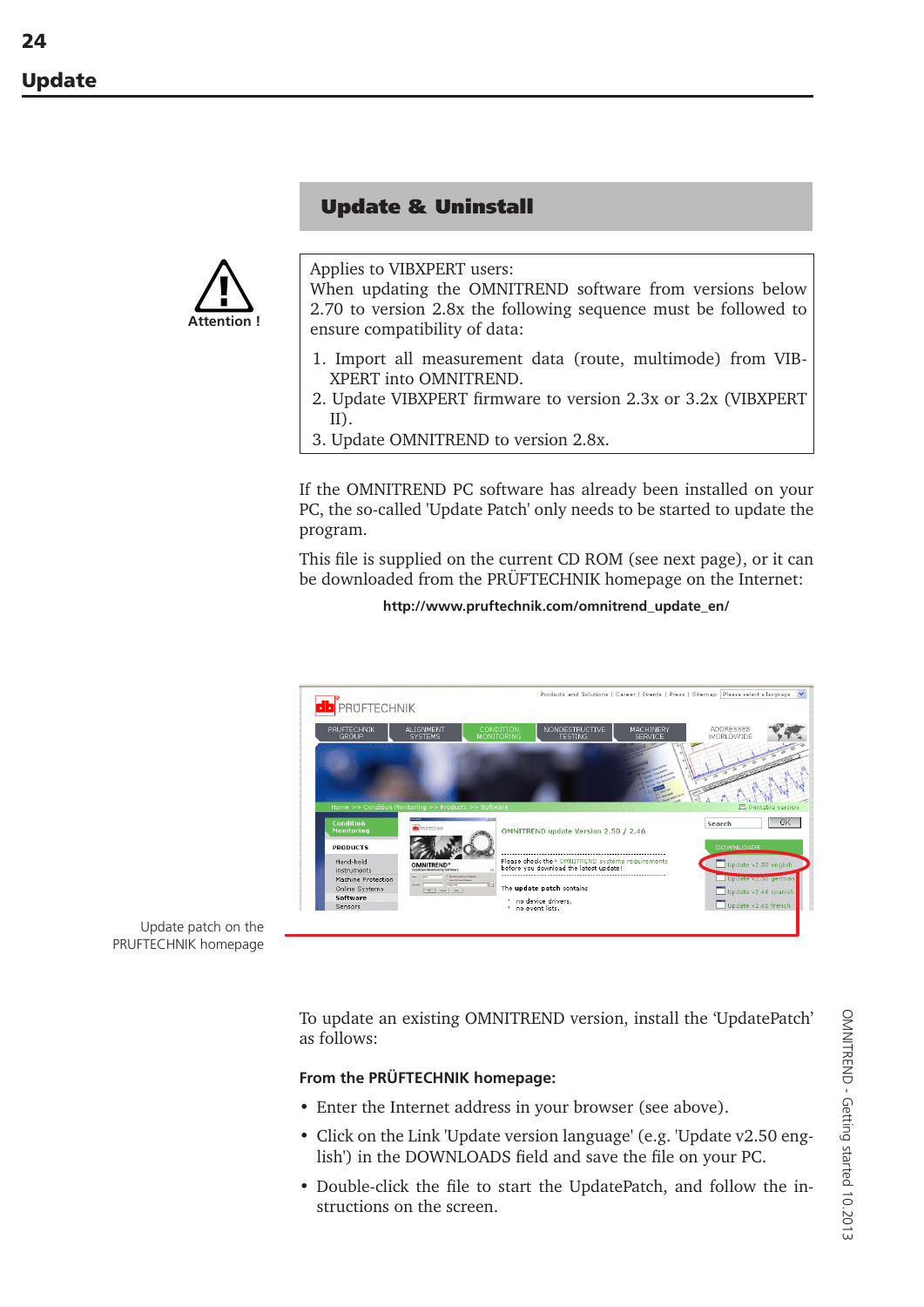## **From the PRÜFTECHNIK CD-ROM:**

- Insert the CD into the CD drive and wait for the starting screen to appear (s. page 6).
- Click on 'OMNITREND' and then on 'Start Installation/ Update'.
- Select the language for installation and click on <OK>.
- Select 'OMNITREND PC software (Update)' and click on <Next>.



The installation begins...

• Start OMNITREND to convert the existing database. Log into OM-NITREND under a user name with administrator rights to carry out the conversion.

## **Uninstalling OMNITREND**

- Open the Windows START menu and select <Settings> / <System control>.
- Open the 'Software' module.
- Select 'OMNITREND' and click on <Add/ Remove>.